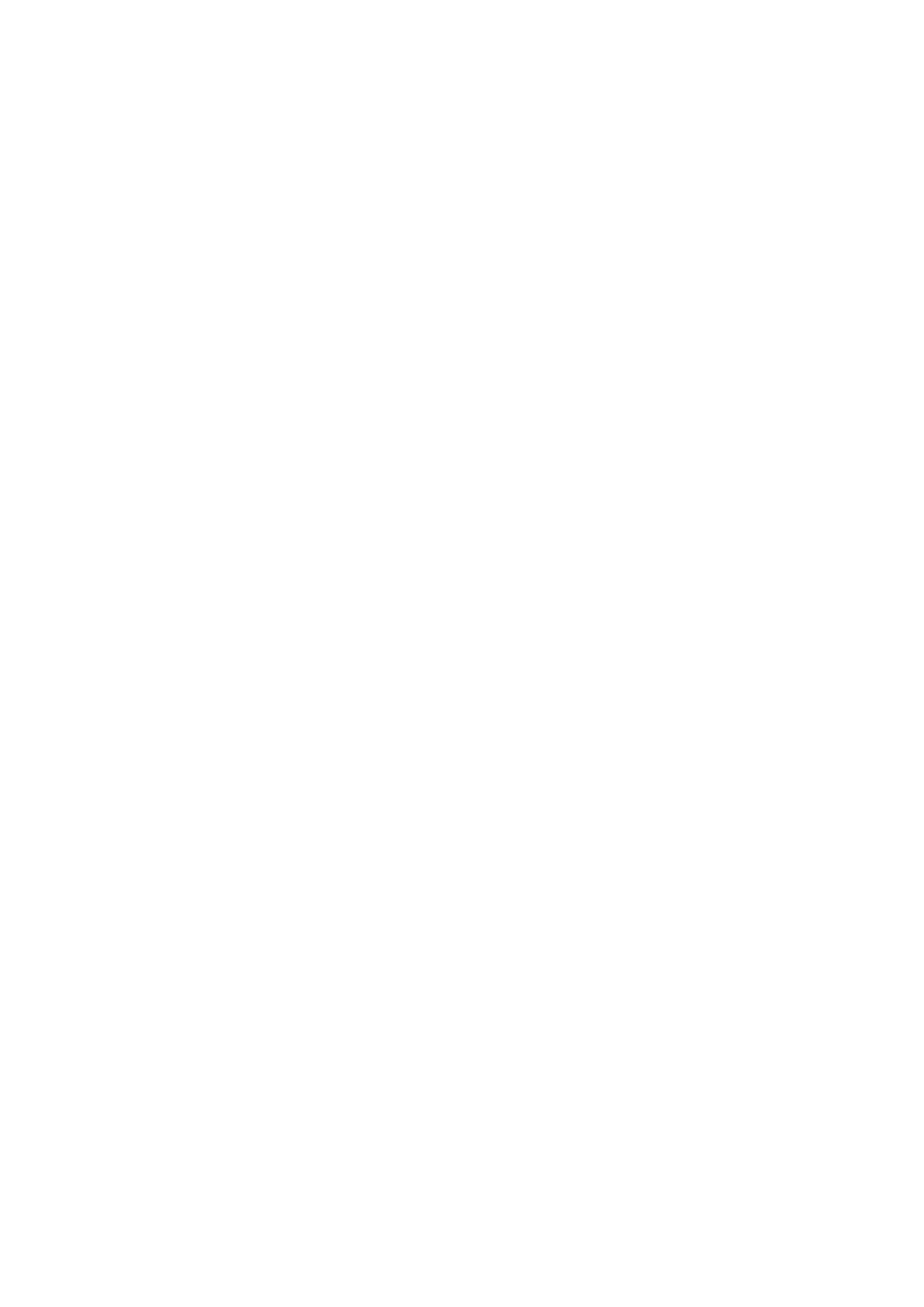## **DIRECTORATE GENERAL FOR INTERNAL POLICIES**

## **POLICY DEPARTMENT C: CITIZENS' RIGHTS AND CONSTITUTIONAL AFFAIRS**

**PETITIONS**

## **European Structural and Investment Funds and People with Disabilities: Focus on the Situation in Slovakia**

## **IN-DEPTH ANALYSIS**

#### **Abstract**

Upon request by the PETI Committee, the Policy Department on Citizens' Rights and Constitutional Affairs commissioned the present in-depth analysis on the use of European Structural and Investment Funds to facilitate the transition from the institutional care of people with disabilities to community living in Slovakia, in the view of the PETI Fact Finding Visit of September 2016.

**PE 571.371 EN**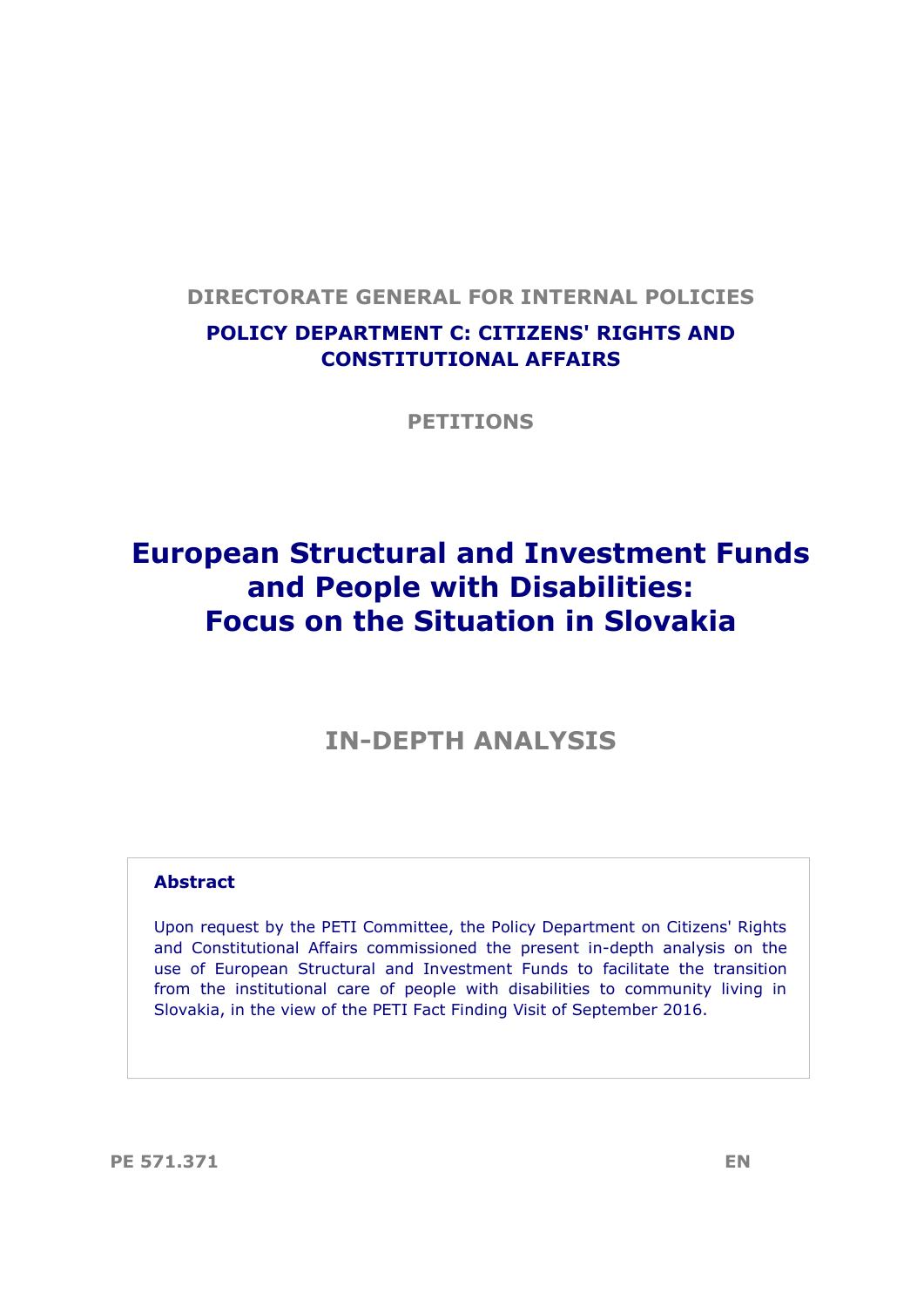#### **ABOUT THE PUBLICATION**

This research paper was requested by the European Parliament's Committee on Petitions and commissioned, supervised and published by the Policy Department for Citizens' Rights and Constitutional Affairs.

Policy departments provide independent expertise, both in-house and externally, to support European Parliament committees and other parliamentary bodies in shaping legislation and exercising democratic scrutiny over EU external and internal policies.

To contact the Policy Department for Citizens' Rights and Constitutional Affairs, or to subscribe to its newsletter, please write to: poldep-citizens@europarl.europa.eu

#### **Research Administrators Responsible**

Ottavio MARZOCCHI Policy Department C: Citizens' Rights and Constitutional Affairs European Parliament B-1047 Brussels E-mail: poldep-citizens@europarl.europa.eu

#### **AUTHOR**

Camilla PARKER, Ines BULIC COJOCARIU and Lilia ANGELOVA MLADENOVA European Network on Independent Living (ENIL)

#### **LINGUISTIC VERSIONS**

Original: EN Translation: SK

Manuscript completed in September, 2016 © European Union, 2016

This document is available on the internet at: http://www.europarl.europa.eu/supporting-analyses

#### **DISCLAIMER**

The opinions expressed in this document are the sole responsibility of the author and do not necessarily represent the official position of the European Parliament. Reproduction and translation for non-commercial purposes are authorised, provided the source is acknowledged and the publisher is given prior notice and sent a copy.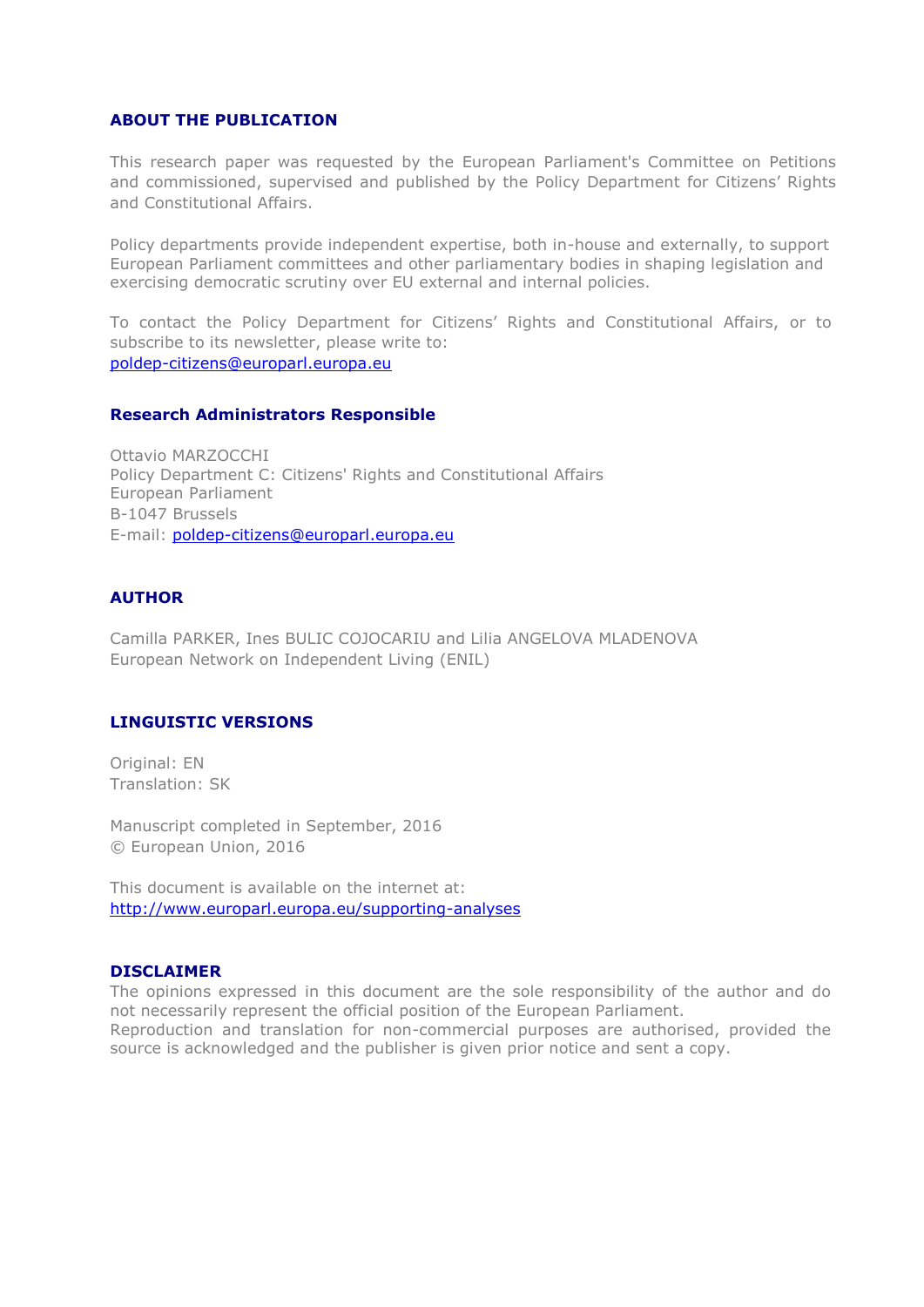$\_$  ,  $\_$  ,  $\_$  ,  $\_$  ,  $\_$  ,  $\_$  ,  $\_$  ,  $\_$  ,  $\_$  ,  $\_$  ,  $\_$  ,  $\_$  ,  $\_$  ,  $\_$  ,  $\_$  ,  $\_$  ,  $\_$  ,  $\_$  ,  $\_$  ,  $\_$  ,  $\_$  ,  $\_$  ,  $\_$  ,  $\_$  ,  $\_$  ,  $\_$  ,  $\_$  ,  $\_$  ,  $\_$  ,  $\_$  ,  $\_$  ,  $\_$  ,  $\_$  ,  $\_$  ,  $\_$  ,  $\_$  ,  $\_$  ,

## **CONTENTS**

| <b>EXECUTIVE SUMMARY</b> |                                                             | 4  |
|--------------------------|-------------------------------------------------------------|----|
|                          | 1. INTRODUCTION                                             | 5  |
|                          | 2. COMMUNITY LIVING FOR PEOPLE WITH DISABILITIES            | 6  |
|                          | <b>3. EUROPEAN STRUCTURAL AND INVESTMENT FUNDS</b>          | 8  |
|                          | <b>4. SITUATION OF PEOPLE WITH DISABILITIES IN SLOVAKIA</b> | 9  |
|                          | 5. EUROPEAN STRUCTURAL AND INVESTMENT FUNDS: SLOVAKIA       | 14 |
|                          | <b>6. KEY ISSUES AND SUGGESTED QUESTIONS</b>                | 17 |
|                          | <b>7. ANNEXES</b>                                           | 21 |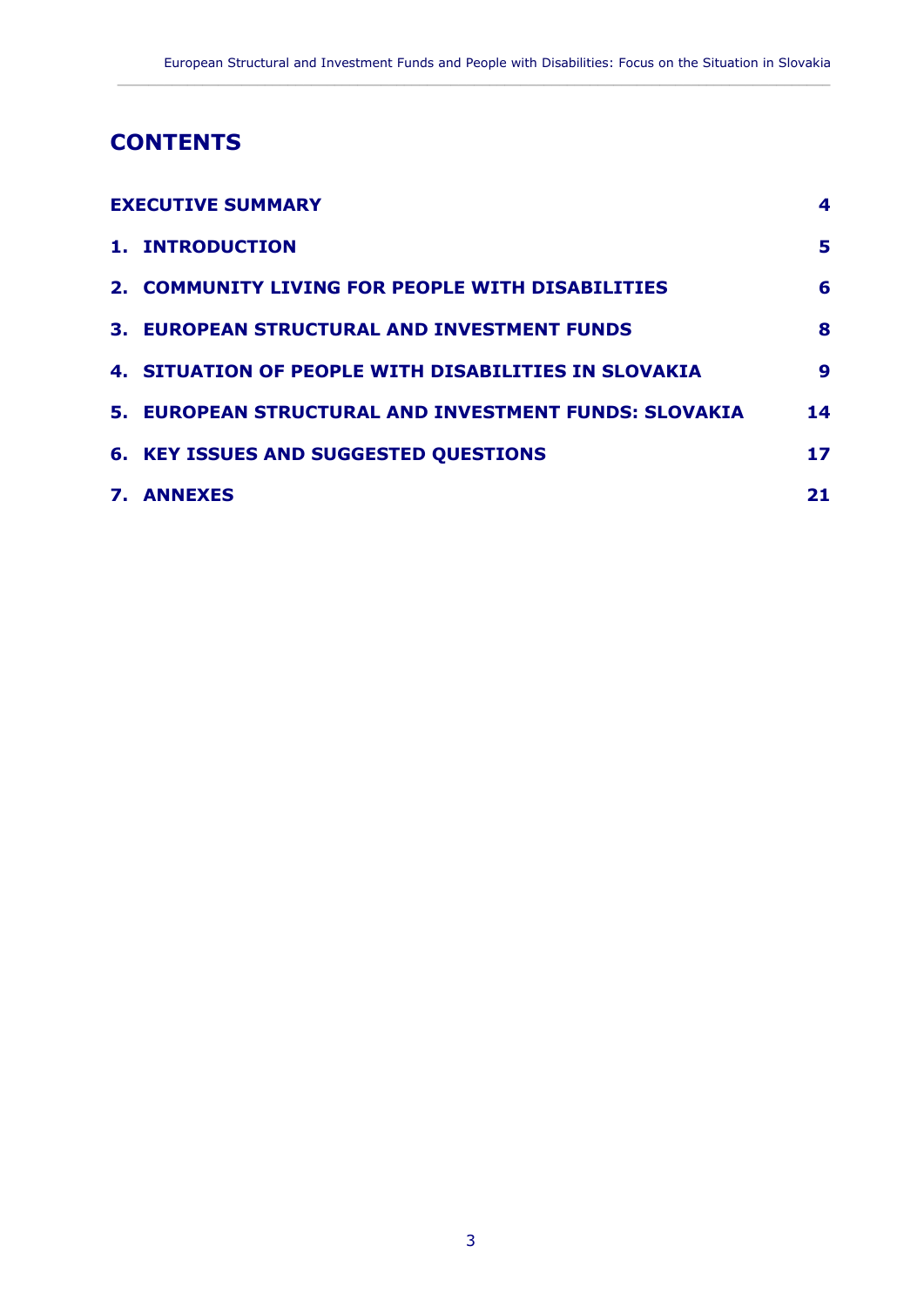## <span id="page-5-0"></span>**EXECUTIVE SUMMARY**

#### **KEY FINDINGS**

**\_\_\_\_\_\_\_\_\_\_\_\_\_\_\_\_\_\_\_\_\_\_\_\_\_\_\_\_\_\_\_\_\_\_\_\_\_\_\_\_\_\_\_\_\_\_\_\_\_\_\_\_\_\_\_\_\_\_\_\_\_\_\_\_\_\_\_\_\_\_\_\_\_\_\_\_\_\_\_\_\_\_\_\_\_\_\_\_\_\_\_\_**

- **The exact number of people currently living in institutions in Slovakia is not known but the latest figures (2014) suggest that it is in the region of 40,000.**
- **The deinstitutionalisation process has started in Slovakia but its progress is very slow.**
- **In the past, EU funds were invested in institutional care:** as a result, this has reinforced the provision of institutional care, rather than developed community-based alternatives.
- Reforms for the regulation of the use of EU Funds should help to avoid a repeat of such mistakes in the current financial programming period, but work is required by the Slovakian government to **foster a commitment to the deinstitutionalisation process across all key players,** including those responsible for long-stay social service facilities (institutions) and improve the **coordination of EU funded activities intended to promote community living.**
- A list of **key issues to consider and suggested questions** are included.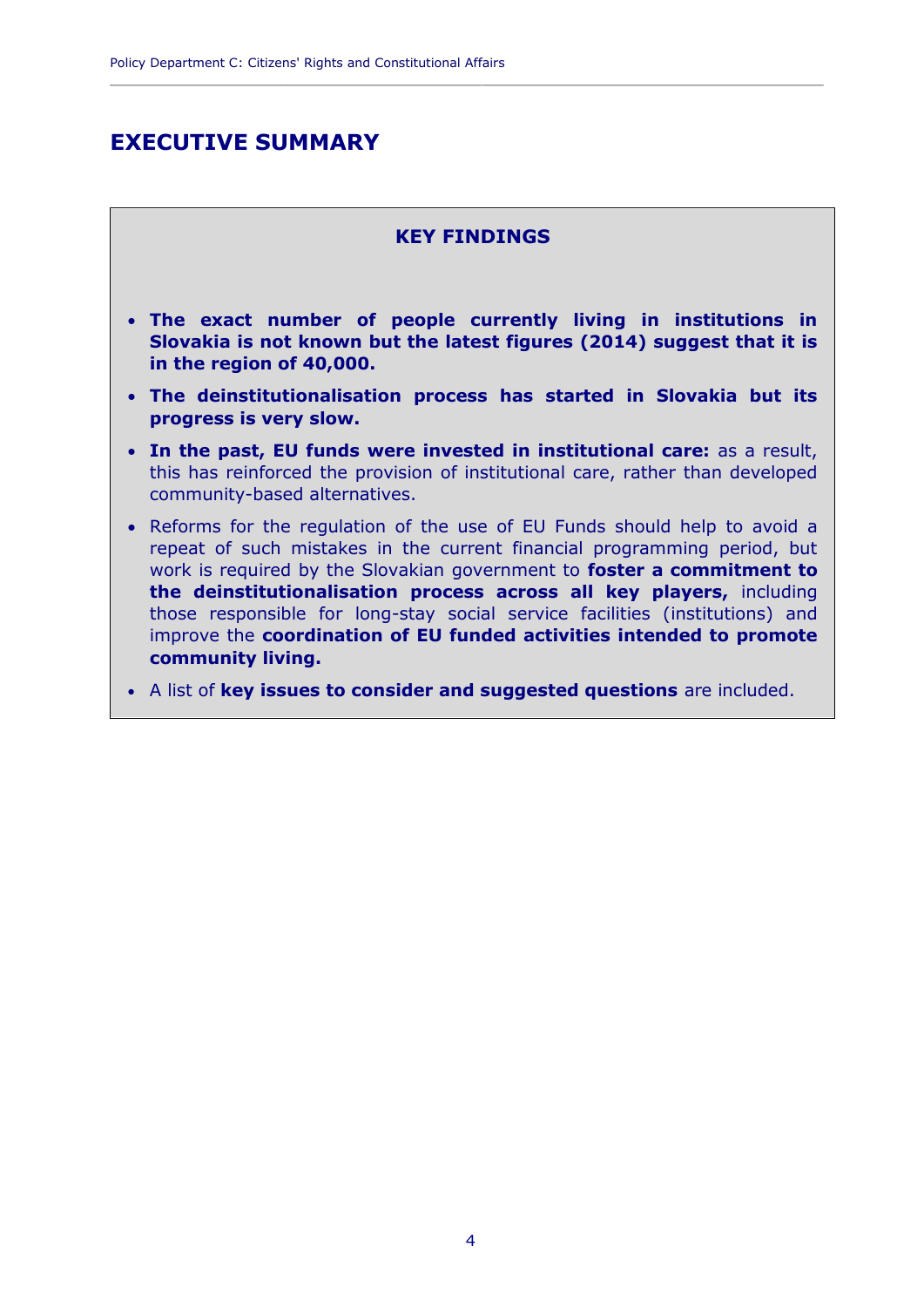$\_$  ,  $\_$  ,  $\_$  ,  $\_$  ,  $\_$  ,  $\_$  ,  $\_$  ,  $\_$  ,  $\_$  ,  $\_$  ,  $\_$  ,  $\_$  ,  $\_$  ,  $\_$  ,  $\_$  ,  $\_$  ,  $\_$  ,  $\_$  ,  $\_$  ,  $\_$  ,  $\_$  ,  $\_$  ,  $\_$  ,  $\_$  ,  $\_$  ,  $\_$  ,  $\_$  ,  $\_$  ,  $\_$  ,  $\_$  ,  $\_$  ,  $\_$  ,  $\_$  ,  $\_$  ,  $\_$  ,  $\_$  ,  $\_$  ,

## <span id="page-6-0"></span>**1. INTRODUCTION**

 $\overline{a}$ 

This in-depth analysis provides background information to assist members of the Fact Finding Visit to Slovakia in September 2016.<sup>1</sup> This visit is seeking information on the use of European Structural and Investment Funds (ESIFs) in facilitating the transition from the institutional care of people with disabilities to community living (the steps taken to achieve such a transition is also referred to as 'the deinstitutionalisation process').

The focus is on the situation of adults with disabilities in Slovakia, although reference is also made to two other groups who are subject to institutionalisation in Slovakia, namely older people and children (including children with disabilities). The in-depth analysis concludes with a summary of the key areas of concern and suggested questions for the delegation to raise during their Fact Finding Visit.

<sup>1</sup> The authors would like to thank Maria Machajdíková, SOCIA – Social Reform Foundation and Miroslav Cangár, Advisory Board in Social Work for their invaluable assistance in preparing this analysis.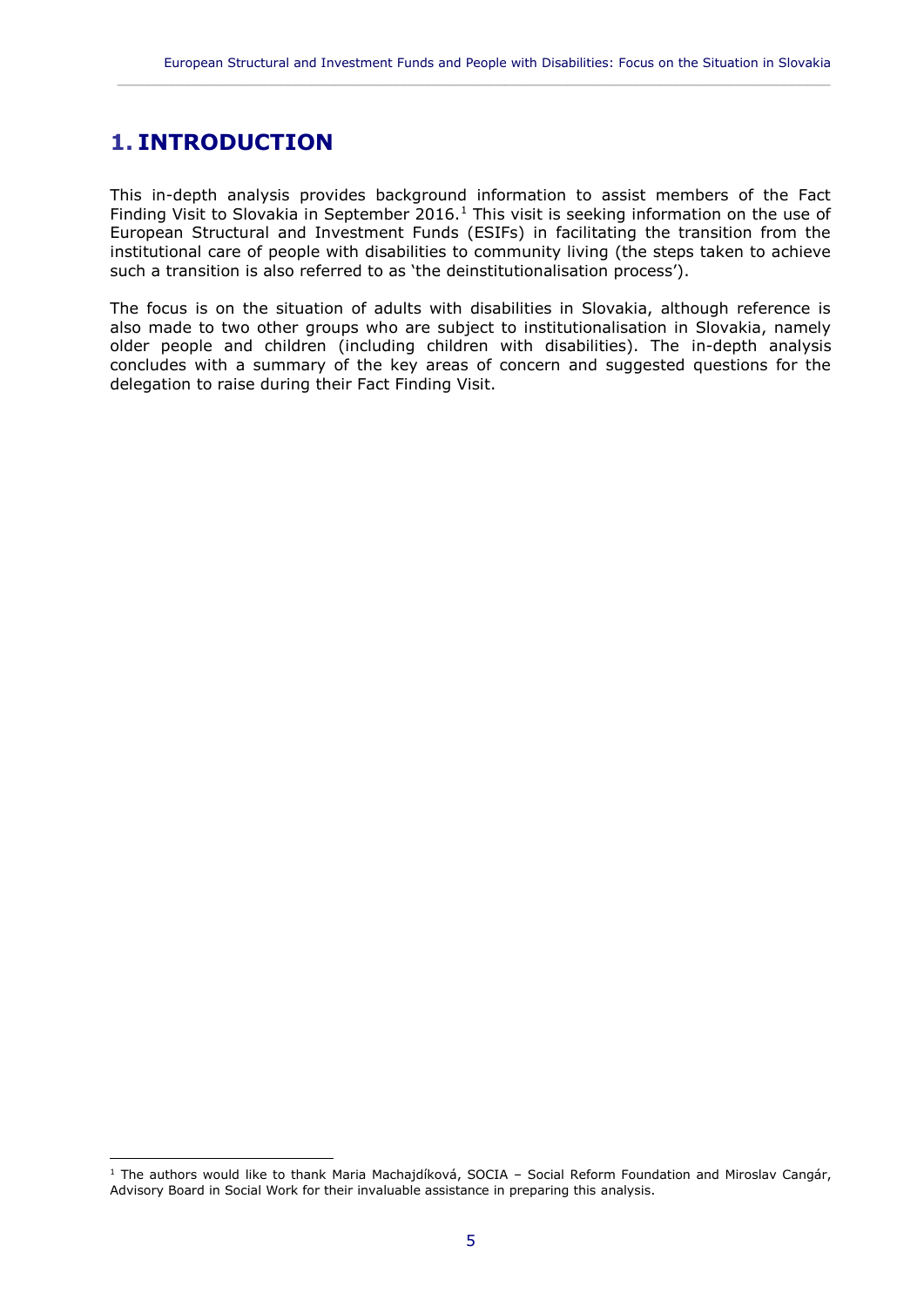## <span id="page-7-0"></span>**2. COMMUNITY LIVING FOR PEOPLE WITH DISABILITIES**

**\_\_\_\_\_\_\_\_\_\_\_\_\_\_\_\_\_\_\_\_\_\_\_\_\_\_\_\_\_\_\_\_\_\_\_\_\_\_\_\_\_\_\_\_\_\_\_\_\_\_\_\_\_\_\_\_\_\_\_\_\_\_\_\_\_\_\_\_\_\_\_\_\_\_\_\_\_\_\_\_\_\_\_\_\_\_\_\_\_\_\_\_**

The institutionalisation of people with disabilities remains a key concern in the European Union (EU). This is often due to a lack of services and supports in the community. For this reason, in those countries where institutionalisation is still prevalent, action is required to develop community-based alternatives to institutional care.

#### **Community living and the institutionalisation of people with disabilities**

Across many parts of the EU, people with disabilities continue to be placed in long-stay residential facilities ('institutions') which are often placed in remote parts of the country. It is difficult to obtain up to date information on this area, but a report of a study undertaken on behalf of the European Commission, published in 2007, estimated that 1.2 million people with disabilities were living in institutions across the EU. $<sup>2</sup>$  A major reason for the</sup> high numbers of people being placed in institutions is because of the paucity of communitybased services and supports.

Numerous reports have highlighted the human rights violations that take place within institutions.<sup>3</sup> Moreover, the segregation and social exclusion of the residents of institutions is contrary to the goal of 'community living'. This term (also known as 'independent living') is used to refer to the right of people with disabilities to live in their local communities and receive the support they need to participate in every-day life. This includes, for example, living in their own homes or with their families, attending the same schools or working in the same places as their non-disabled peers, and taking part in community activities they choose. This right is set out in Article 19 of the United Nations Convention on the Rights of Persons with Disabilities (CRPD), which is ratified by the EU and most EU Member States, including Slovakia.<sup>4</sup> (See Annex 1 for a description of 'community living' and other terms used in this in-depth analysis.)

#### **Article 19 Convention on the Rights of Persons with Disabilities (CRPD)**

Article 19 CRPD (living independently and being included in the community) underpins the right to community living. It requires governments to take action so that people with disabilities can live and participate in the community 'with choices equal to others', in particular, to ensure that people with disabilities:

- 'have the opportunity to choose their place of residence and where and with whom they live on an equal basis with others and are not obliged to live in a particular living arrangement';
- have access to a range of community services, including personal assistance, 'necessary to support living and inclusion in the community, and to prevent isolation

<sup>2</sup> Mansell, J., Knapp, M., Beadle-Brown, J., & Beecham, J., (2007) *Deinstitutionalisation and community living – outcomes and costs: report of a European Study. Volume* 2: Main Report. Canterbury: Tizard Centre, University of Kent (referred to as 'the DECLOC report'). See: [http://www.kent.ac.uk/tizard/research/DECL\\_network/documents/DECLOC\\_Volume\\_2\\_Report\\_for\\_Web.pdf.](http://www.kent.ac.uk/tizard/research/DECL_network/documents/DECLOC_Volume_2_Report_for_Web.pdf)

Although this figure dates from 2007, there have been no further major studies aimed at establishing the number of people with disabilities living in institutions in the EU since then.

<sup>&</sup>lt;sup>3</sup> See for example Annex 3, European Expert Group on the Transition from Institutional to Community-based Care (2012) *Toolkit on the Use of European Funds for the Transition from Institutional to Community-based Care, revised 2014* (EEG Toolkit). Available at: Available at: [http://www.deinstitutionalisationguide.eu](http://www.deinstitutionalisationguide.eu/) <sup>4</sup> The CRPD entered into force for the Slovak Republic on 25 June 2010.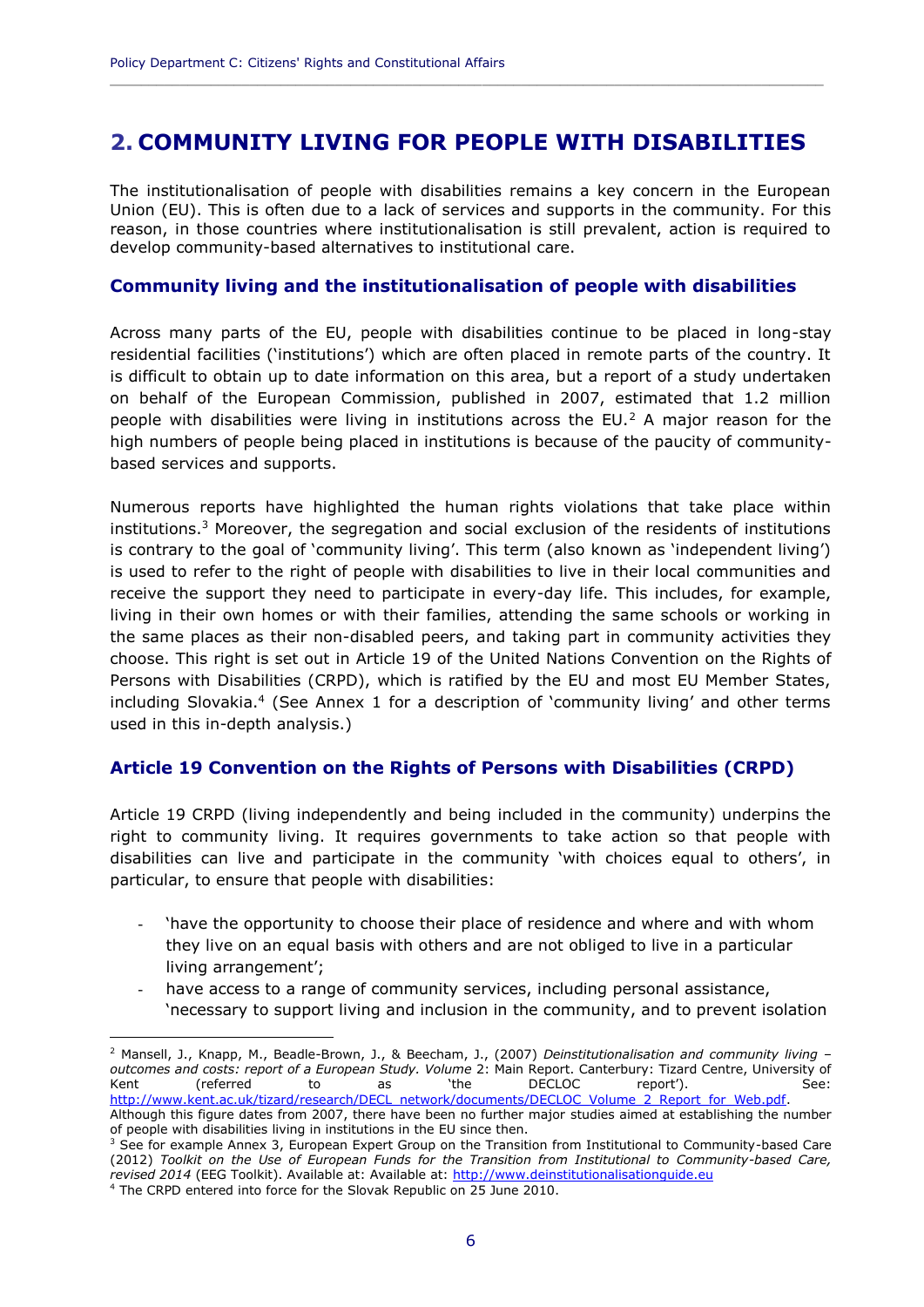or segregation from the community'; and

- have access to mainstream services and facilities, which 'are responsive to their needs'.

 $\_$  ,  $\_$  ,  $\_$  ,  $\_$  ,  $\_$  ,  $\_$  ,  $\_$  ,  $\_$  ,  $\_$  ,  $\_$  ,  $\_$  ,  $\_$  ,  $\_$  ,  $\_$  ,  $\_$  ,  $\_$  ,  $\_$  ,  $\_$  ,  $\_$  ,  $\_$  ,  $\_$  ,  $\_$  ,  $\_$  ,  $\_$  ,  $\_$  ,  $\_$  ,  $\_$  ,  $\_$  ,  $\_$  ,  $\_$  ,  $\_$  ,  $\_$  ,  $\_$  ,  $\_$  ,  $\_$  ,  $\_$  ,  $\_$  ,

The Committee responsible for overseeing the steps taken by governments to comply with their obligations under the CRPD (the Committee on the Rights of Persons with Disabilities - 'the CRPD Committee') has raised serious concerns about the institutionalisation of people with disabilities. Where this practice is prevalent, the CRPD Committee expects governments to take concrete action to develop community-based alternatives and support community living, with clear timeframes and measurable indicators.<sup>5</sup> Such recommendations echo the guidance and commentary published by civil society organisations (including the European Expert Group on the Transition from Institutional to Community-based Care) and the European Commission. A list of such guidance is provided in Annex 2.

<sup>&</sup>lt;sup>5</sup> See for example the CRPD Committee's concluding observations for Austria, Czech Republic and Denmark available at: [http://tbinternet.ohchr.org/\\_layouts/treatybodyexternal/TBSearch.aspx?TreatyID=4&DocTypeID=5](http://tbinternet.ohchr.org/_layouts/treatybodyexternal/TBSearch.aspx?TreatyID=4&DocTypeID=5)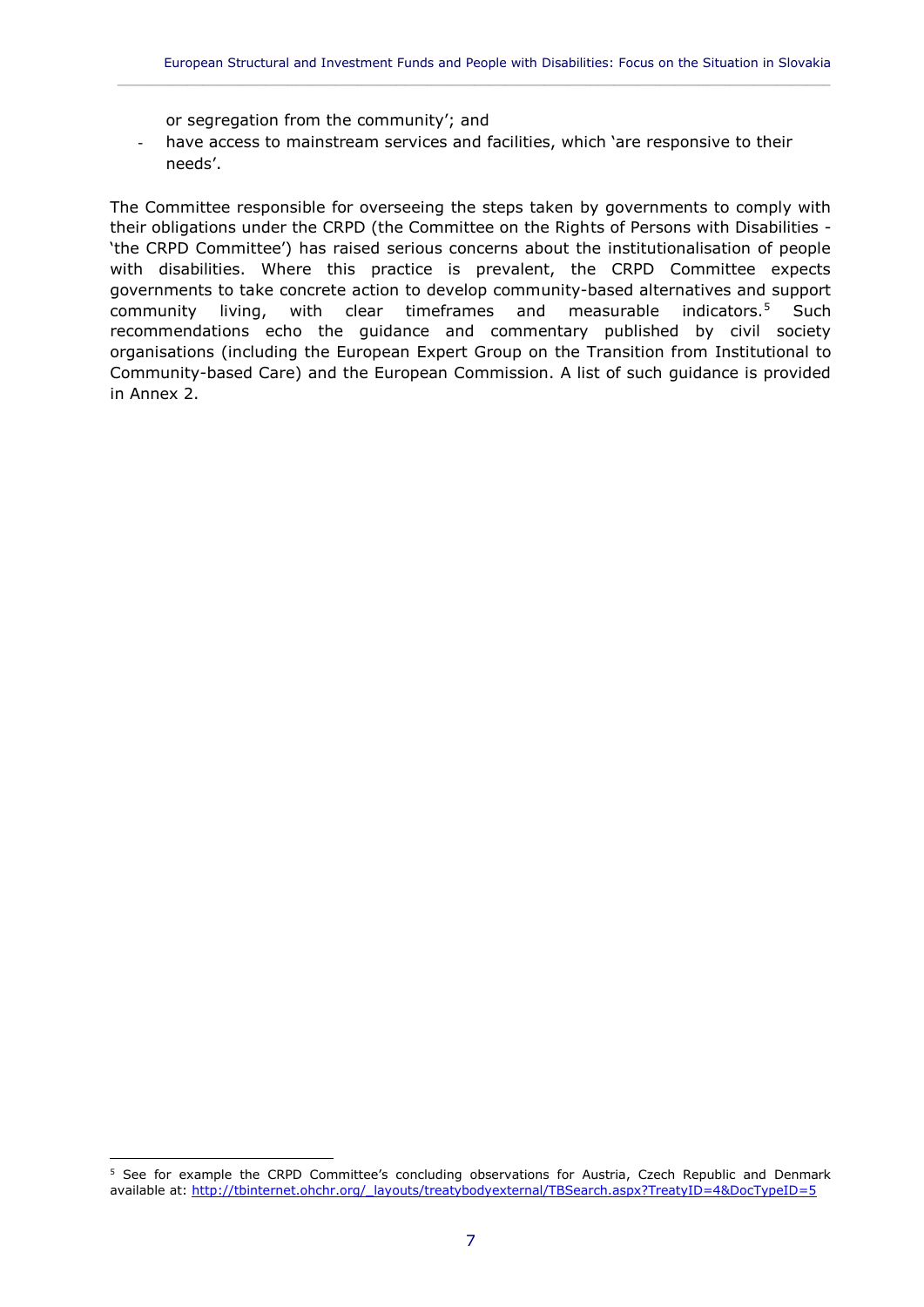### <span id="page-9-0"></span>**3. EUROPEAN STRUCTURAL AND INVESTMENT FUNDS**

Despite their huge potential in providing the catalyst for achieving the shift from institutional care to community living, in the past EU funds have been used to perpetuate the institutionalisation of people with disabilities, thereby hindering, rather than supporting the work to promote the social inclusion of people with disabilities. The European Commission has sought to address this problem by instigating significant reforms in relation to the regulation of EU Funds. Notwithstanding these positive reforms, concerns about the use of such EU funds remain.

**\_\_\_\_\_\_\_\_\_\_\_\_\_\_\_\_\_\_\_\_\_\_\_\_\_\_\_\_\_\_\_\_\_\_\_\_\_\_\_\_\_\_\_\_\_\_\_\_\_\_\_\_\_\_\_\_\_\_\_\_\_\_\_\_\_\_\_\_\_\_\_\_\_\_\_\_\_\_\_\_\_\_\_\_\_\_\_\_\_\_\_\_**

#### **General Information on European Structural and Investment Funds (ESIFs)**

The European Structural and Investment Funds (ESIFs) are funds which are used to support the EU's strategy for smart, sustainable and inclusive growth across the EU. ESIFs are implemented through multi-annual programmes (operational programmes - OPs) over a seven-year period, the current period being 2014-2020. The OPs, which are agreed between Member States and the European Commission, set out general and specific objectives, expected results and indicators for monitoring and evaluation, and examples of activities to be supported by the ESIFs.

#### **Transition from institutional care to community living: the role of ESIFs**

ESIFs have the potential to facilitate the transition from institutional care to community living, by supporting the development of community-based alternatives institutionalisation, including services that prevent institutionalisation as well as funding the technical support required, such as drafting new legislation and establishing new financial frameworks. Two funds are of particular importance:

- *The European Regional Development Fund (ERDF)* can finance investments into the health and social care infrastructure, such as accessible housing; and
- *The European Social Fund (ESF)* can support a range of activities such as the training of staff in the provision of community-based services, provision of personal assistance for people with disabilities, and providing support to people with disabilities in the individual care planning process for moving from institutional care to services that enable them to live in the community and take part in community life.

#### **The revised ESIFs regulations and community living**

 $\overline{a}$ 

The regulations governing the use of ESIFs for the current financial programming period highlight the importance of achieving the transition from institutional care to community living. For example, the regulations require certain '*ex ante* conditionalities' to be fulfilled if the Member State is to receive funding through the ESIFs. Where such a need has been identified (which is the case for twelve Member States, including Slovakia<sup>6</sup>), the Member State must demonstrate that its 'national strategic policy framework for poverty reduction' includes 'measures for the shift from institutional to community-based care'. Crucially the

<sup>6</sup> The other countries are Bulgaria, Croatia, Czech Republic, Estonia, Greece, Hungary, Latvia, Lithuania, Poland, Romania and Slovenia. See European Commission's position papers on the development of Member States' Partnership Agreements for 2014-2020, quoted in EEG Toolkit (n. 2).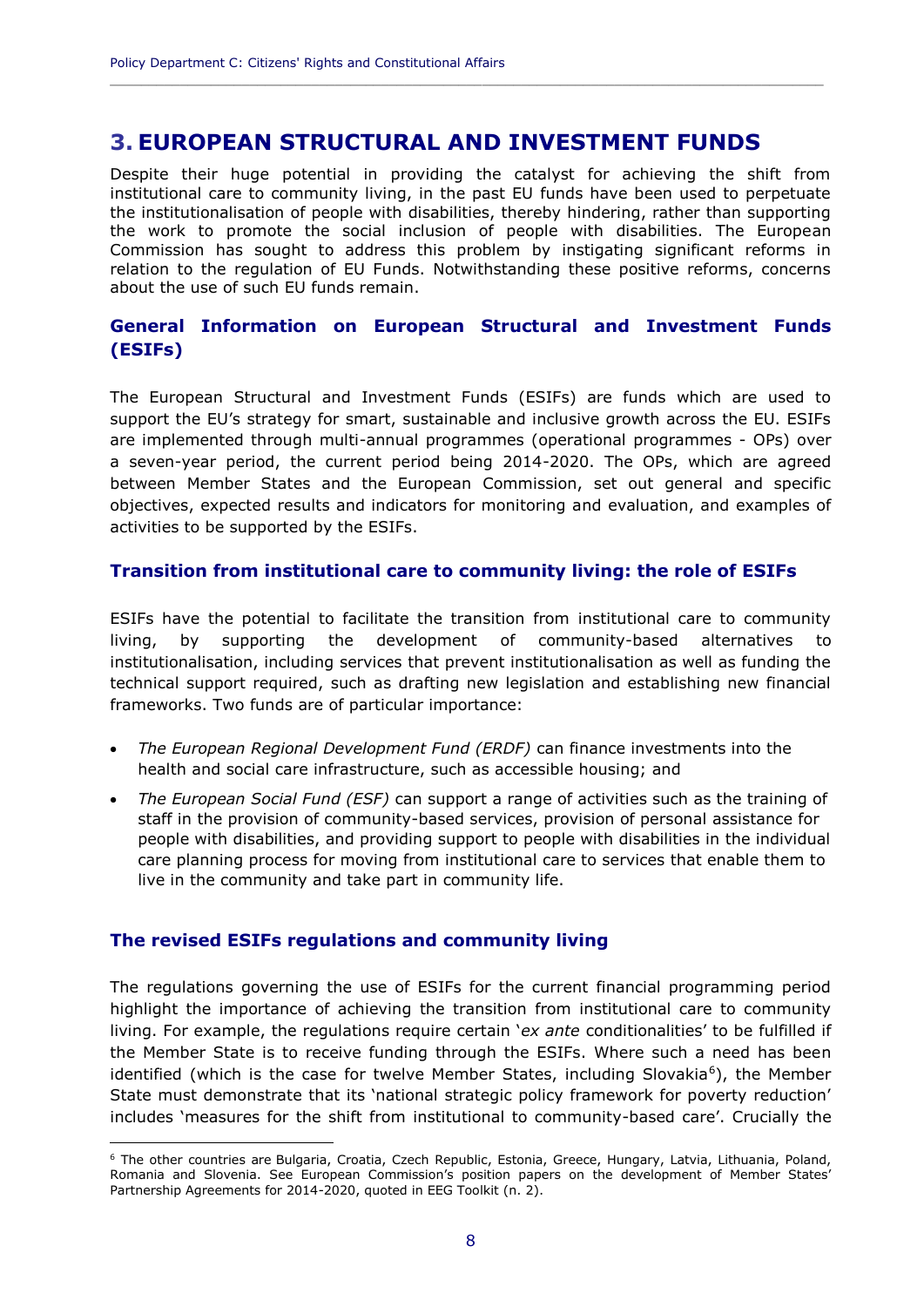regulations and guidance from the European Commission make clear that ESIFs must not be invested in institutional care.<sup>7</sup>

 $\_$  ,  $\_$  ,  $\_$  ,  $\_$  ,  $\_$  ,  $\_$  ,  $\_$  ,  $\_$  ,  $\_$  ,  $\_$  ,  $\_$  ,  $\_$  ,  $\_$  ,  $\_$  ,  $\_$  ,  $\_$  ,  $\_$  ,  $\_$  ,  $\_$  ,  $\_$  ,  $\_$  ,  $\_$  ,  $\_$  ,  $\_$  ,  $\_$  ,  $\_$  ,  $\_$  ,  $\_$  ,  $\_$  ,  $\_$  ,  $\_$  ,  $\_$  ,  $\_$  ,  $\_$  ,  $\_$  ,  $\_$  ,  $\_$  ,

#### **Community living: concerns about the use of ESIFs**

The most significant concern related to the investments of EU funds in the 2007-2013 programming period was that in some countries they were used to support the continuation of institutional care.<sup>8</sup> The European Commission has taken significant action to encourage the use of ESIFs to promote the transition from institutional care to community living during 2014-2020. However, a recent review of the Operational Programmes in six countries, including Slovakia, highlights potential problems, which if not addressed, may undermine ESIFs' potential to bring about positive change. For example, few countries plan to invest in personal assistance schemes or social housing or have a strategy on how to make mainstream services accessible to disabled people.<sup>9</sup>

## <span id="page-10-0"></span>**4. SITUATION OF PEOPLE WITH DISABILITIES IN SLOVAKIA**

#### **General Information**

*Lack of information about people with disabilities living in Slovakia* 

As at  $1^{st}$  January 2016, the population of Slovakia was 5,487,308.<sup>10</sup> Data on people with disabilities living in Slovakia is difficult to obtain. This was one of the points of concern raised by the CRPD Committee in its Concluding observations on the initial report of Slovakia, which noted 'the absence of systematic data collection disaggregated by disability, sex and age across all sectors'.<sup>11</sup>

#### *People living in institutions*

The most recent figures available on the numbers of people living in institutions are from 2014 and are set out in Table 1 below. This shows the high number of people placed in institutions, namely people with disabilities, older people and children. However, it is important to note that these figures are **indicative only,** given that they are based on the number of places within institutions, rather than the number of people living there and may include short-term stays as well as long stays (i.e. year-round residential care).

<sup>7</sup> See EEG Toolkit, 24 and European Commission Staff Working Document *Report on the implementation of the UN on the Rights of Persons with Disabilities (CRPD) by the European Union,* June 2014, para 98.

<sup>8</sup> See for example, in relation to Slovakia Institute of Economic and Social Studies (2013) *Monitoring the Absorption of Structural Funds in the Area of Social Services during the Period 2007-2014*. Available at: [www.iness.sk/media/file/pdf/MonitoringINESSen.pdf](http://www.iness.sk/media/file/pdf/MonitoringINESSen.pdf)

<sup>9</sup> ENIL-ECCL (2016) Working Together to Close the Gap Between Rights and Reality: A report on the action needed to ensure that European Structural and Investment Funds promote, not hinder, the transition from institutional care to Community Living. Available at: [http://www.enil.eu/wp-content/uploads/2016/06/Working-Together-to-](http://www.enil.eu/wp-content/uploads/2016/06/Working-Together-to-Close-the-Gap-web.pdf)[Close-the-Gap-web.pdf](http://www.enil.eu/wp-content/uploads/2016/06/Working-Together-to-Close-the-Gap-web.pdf)

 $10$  Eurostat ec.europa.eu

<sup>&</sup>lt;sup>11</sup> Concluding observations on the initial report of Slovakia, CRPD/C/SVK/CO/1, para. 83.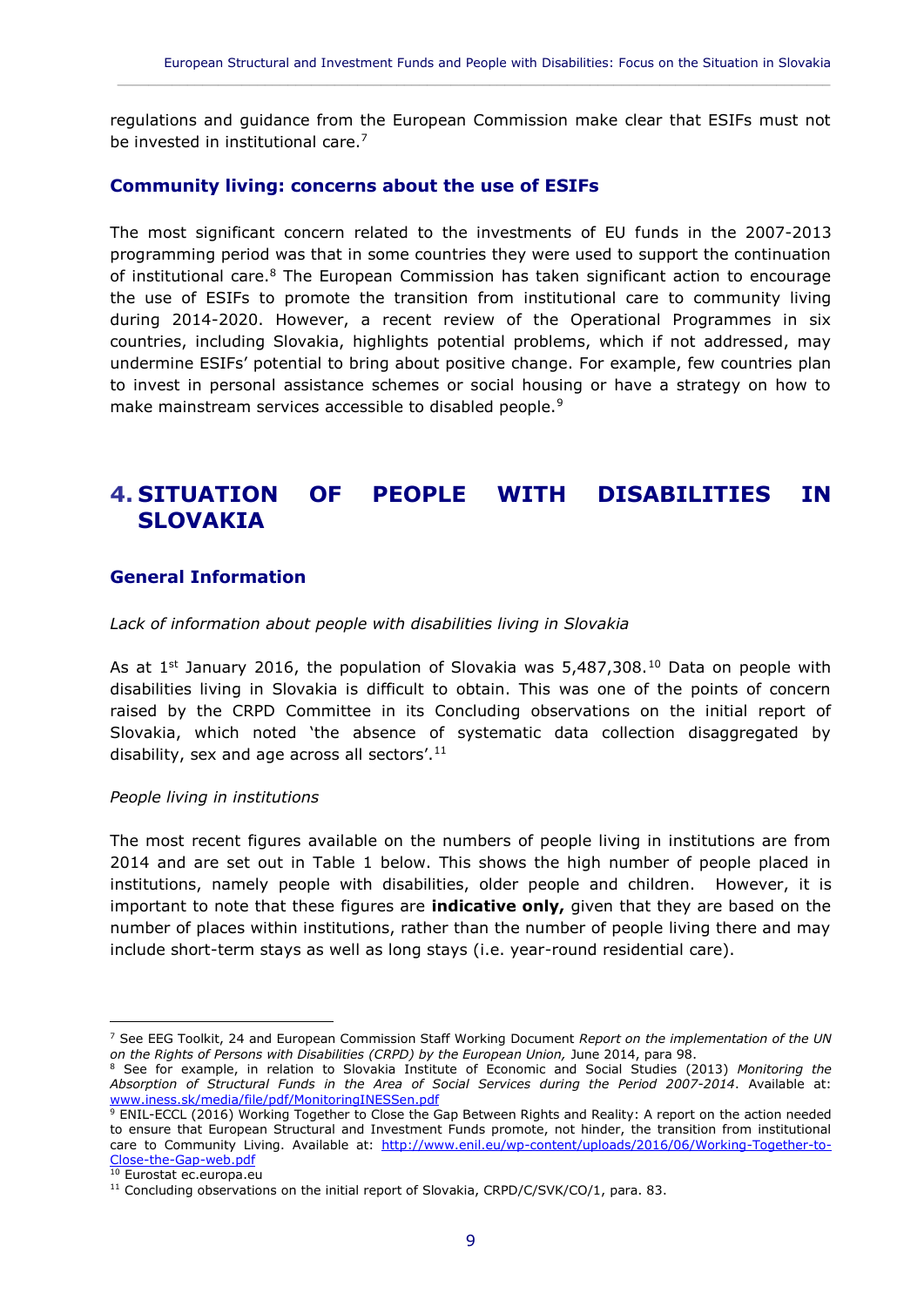|                                                               | <b>Number of</b><br><b>Institutions</b> | <b>Total Number of</b><br><b>Residents</b> | <b>Number of People</b><br>with Disabilities |
|---------------------------------------------------------------|-----------------------------------------|--------------------------------------------|----------------------------------------------|
| Homes for older<br>people                                     | 302                                     | 13,582                                     | 6,680                                        |
| Social care homes<br>for people with<br>disabilities (adults) | 361                                     | 18,308                                     | 18,158                                       |
| Specialised (medical)<br>institutions (adults)                | 89                                      | 1,886                                      | 1,882                                        |
| Social care homes<br>(children)                               | 32                                      | 1,205                                      | 1,205                                        |
| Children's homes                                              | 85                                      | 4,708                                      | 450                                          |
| <b>Total</b>                                                  | 861                                     | 39,689                                     | 28,375                                       |

**Table 1: Type of residential institutions and numbers of residents (31.12.2014)**

**\_\_\_\_\_\_\_\_\_\_\_\_\_\_\_\_\_\_\_\_\_\_\_\_\_\_\_\_\_\_\_\_\_\_\_\_\_\_\_\_\_\_\_\_\_\_\_\_\_\_\_\_\_\_\_\_\_\_\_\_\_\_\_\_\_\_\_\_\_\_\_\_\_\_\_\_\_\_\_\_\_\_\_\_\_\_\_\_\_\_\_\_**

**Source:** Based on data from sources including the Statistical Office of the Slovak Republic.<sup>12</sup>

In relation to children, more recent data is included in the information provided to the CRPD Committee in November 2015, namely that there are 427 children with disabilities (including 184 girls) in the 66 children's homes, with 94 children with 'mental disorders' (including 30 girls). $13$ 

#### **Prevalence of institutionalisation**

 $\overline{a}$ 

A key issue of concern is that institutionalisation remains the predominant form of care for people with disabilities living in Slovakia, while alternative community-based services and supports are sorely underdeveloped.<sup>14</sup> Both the Commissioner for Human Rights of the Council of Europe and the CRPD Committee have raised concerns about the thousands of people with disabilities who continue to be institutionalised and the slow process of deinstitutionalisation.<sup>15</sup>

#### **Use of guardianship: removing legal capacity**

The system of guardianship, whereby a court removes, or restricts, the legal capacity of individuals (so that they are not recognised in law as being able act on their own behalf, such as entering into contracts, getting married or voting in parliamentary elections) is common in a number of Central and Eastern European countries, including Slovakia.<sup>16</sup> The

 $13$  Replies of Slovakia to the list of issues, CRPD/C/SVK/Q/1/Add.1 paras. 16 and 17.

<sup>12</sup> Information on 2013 is available from Statistical Office of the Slovak Republic (2014) *Social Service Facilities in the Slovak Republic*. Available at: [https://slovak.statistics.sk/PortalTraffic/fileServlet?Dokument=92c5d6eb-e79f-](https://slovak.statistics.sk/PortalTraffic/fileServlet?Dokument=92c5d6eb-e79f-493c-8981-bd2bd2e48a05)[493c-8981-bd2bd2e48a05](https://slovak.statistics.sk/PortalTraffic/fileServlet?Dokument=92c5d6eb-e79f-493c-8981-bd2bd2e48a05) The figures have been updated on the basis of information from partner organisations. These will be checked, updated and sources provided for the full report.

<sup>14</sup> Implementation of the United Nations Convention on the Rights of Persons with Disabilities in Slovakia: Alternative report of Non-governmental Organisations (Alternative Report), para 21. Available at: [www.mdac.org/sites/mdac.info/files/crpd\\_slovakia\\_alternative\\_report.pdf.](http://www.mdac.org/sites/mdac.info/files/crpd_slovakia_alternative_report.pdf)

<sup>&</sup>lt;sup>15</sup> Report by Nils Muižnieks Commissioner for Human Rights of the Council of Europe following his visit to the Slovak Republic from 15 to 19 June 2015 Strasbourg, 13 October 2015 CommDH(2015)21, 2 (Council of Europe report) and CRPD/C/SVK/CO/1 (n. 10), para 55.

<sup>&</sup>lt;sup>16</sup> For further information, see Alternative report (n. 12 above), paras.  $14 - 17$ .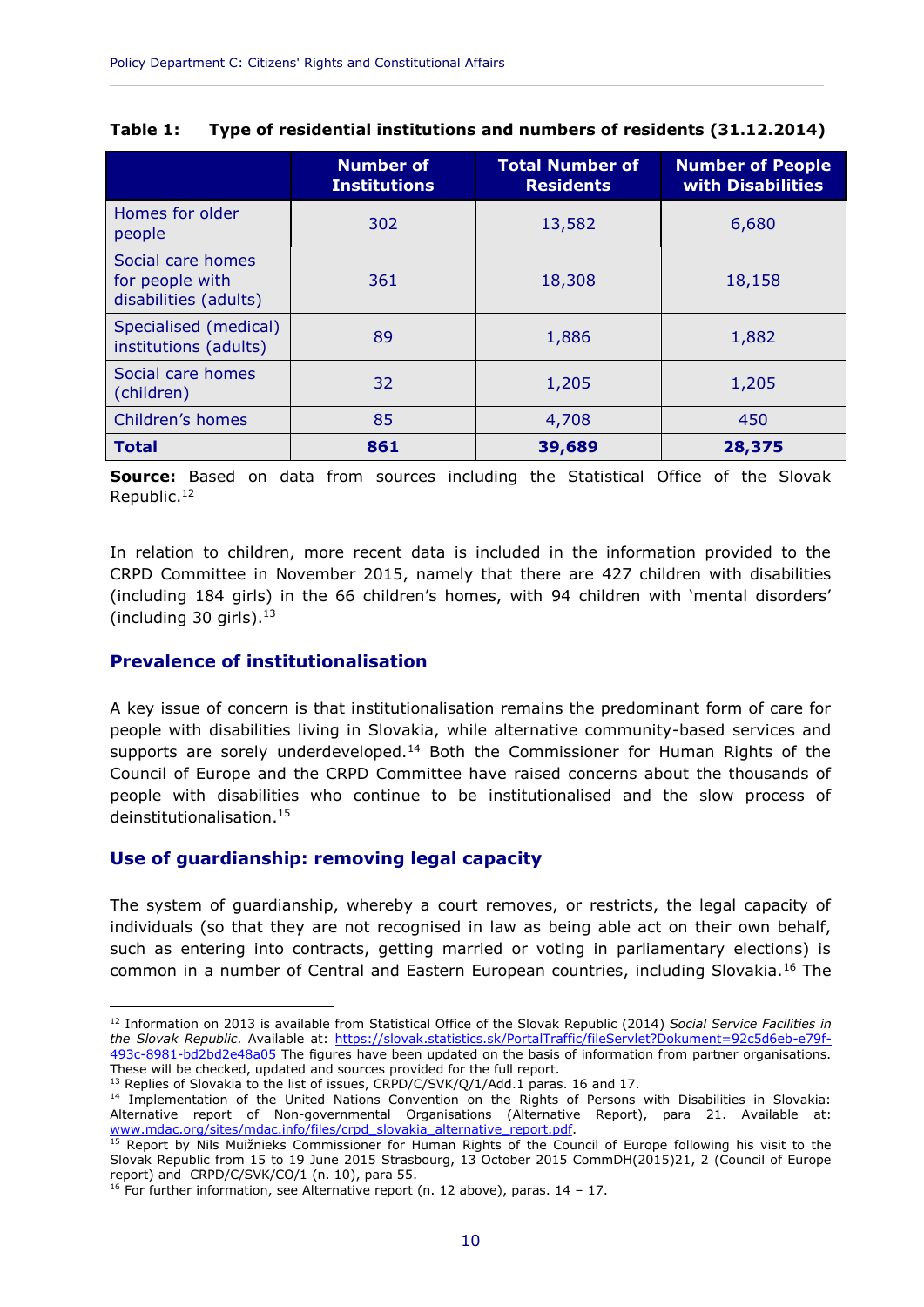CRPD Committee considers that such guardianship systems are contrary to the CRPD and should be replaced with systems for supporting people with disabilities to make decisions for themselves.<sup>17</sup>

 $\_$  ,  $\_$  ,  $\_$  ,  $\_$  ,  $\_$  ,  $\_$  ,  $\_$  ,  $\_$  ,  $\_$  ,  $\_$  ,  $\_$  ,  $\_$  ,  $\_$  ,  $\_$  ,  $\_$  ,  $\_$  ,  $\_$  ,  $\_$  ,  $\_$  ,  $\_$  ,  $\_$  ,  $\_$  ,  $\_$  ,  $\_$  ,  $\_$  ,  $\_$  ,  $\_$  ,  $\_$  ,  $\_$  ,  $\_$  ,  $\_$  ,  $\_$  ,  $\_$  ,  $\_$  ,  $\_$  ,  $\_$  ,  $\_$  ,

Guardianship is of direct relevance to the institutionalisation of people with disabilities in Slovakia for the following reasons. First, 'as matter of practice, almost all persons placed in an institution for persons with intellectual and psychosocial disabilities are deprived of their legal capacity'.<sup>18</sup> Secondly, this means that decisions about the placement in institutional care are made by the person appointed by the court to take decisions on the person's behalf (the quardian) often without consultation with the person concerned.<sup>19</sup> Although legal reforms have been introduced (due to come into force  $1<sup>st</sup>$  July 2016), they do not eliminate the use of guardianship completely, which may mean that people living in institutions will continue to be placed under guardianship.

#### **Deinstitutionalisation: Legislation and Policy**

The deinstitutionalisation process for adults was not initiated in Slovakia until towards the end of 2011 when the *Strategy for the Deinstitutionalisation of the System of Social Services and Alternative Care in the Slovak Republic* ('the Deinstitutionalisation Strategy') and action plans for deinstitutionalisation were prepared.

#### *Background*

In 2010, the European Commission recommended to EU Member States that they use the remaining EU funds for the programming period 2007–2013 'for the promotion of processes of deinstitutionalisation and transformation'.<sup>20</sup> The Slovak government responded positively, recognising that such a change was needed to comply with EU policy, including the European Disability Strategy, and its obligations under international and European human rights standards, including the CRPD and the UN Convention on the Rights of the Child (UNCRC).<sup>21</sup>

#### *Key Legislation*

The Social Services Act regulates the provision of social care and therefore provides the main legislative basis for the deinstitutionalisation process. Although originally it came into force in 2009, $^{22}$  key amendments were introduced in 2014, for example extending the type of services that could be provided (such as community centres, support for independent housing and 'the comprehensive development of children with disabilities' and prohibiting the placement of children and young people in long-term residential institutions (social

 $\overline{a}$ <sup>17</sup> CRPD/C/SVK/CO/1 (n. 10), paras. 38 – 39.

<sup>&</sup>lt;sup>18</sup> Council of Europe report (n. 14) 2.

<sup>18</sup> CRPD/C/SVK/CO/1 (n. 10), para 126.

<sup>19</sup> See for example, *Stanev v Bulgaria* (App 36760/06) 17 January 2012.

<sup>&</sup>lt;sup>20</sup> Following the publication of the Ad Hoc Expert Group on the Transition from Institutional to Community-based Care. European Commission, 2009.

<sup>&</sup>lt;sup>21</sup> Strategy for the Deinstitutionalisation of the System of Social Services and Alternative Care in the Slovak Republic (Ministry of Labour, Social Affairs and Family of the Slovak Republic, November 2011) (the DI Strategy) pages 2 – 6.

 $22$  National Council of the Slovak Republic, Act No. 448/2008 Coll. on Social Services, amending and supplementing Act No.455/1991 Coll on Trade Licensing (Trade Licensing Act), as amended. Bratislava, 30 October 2008.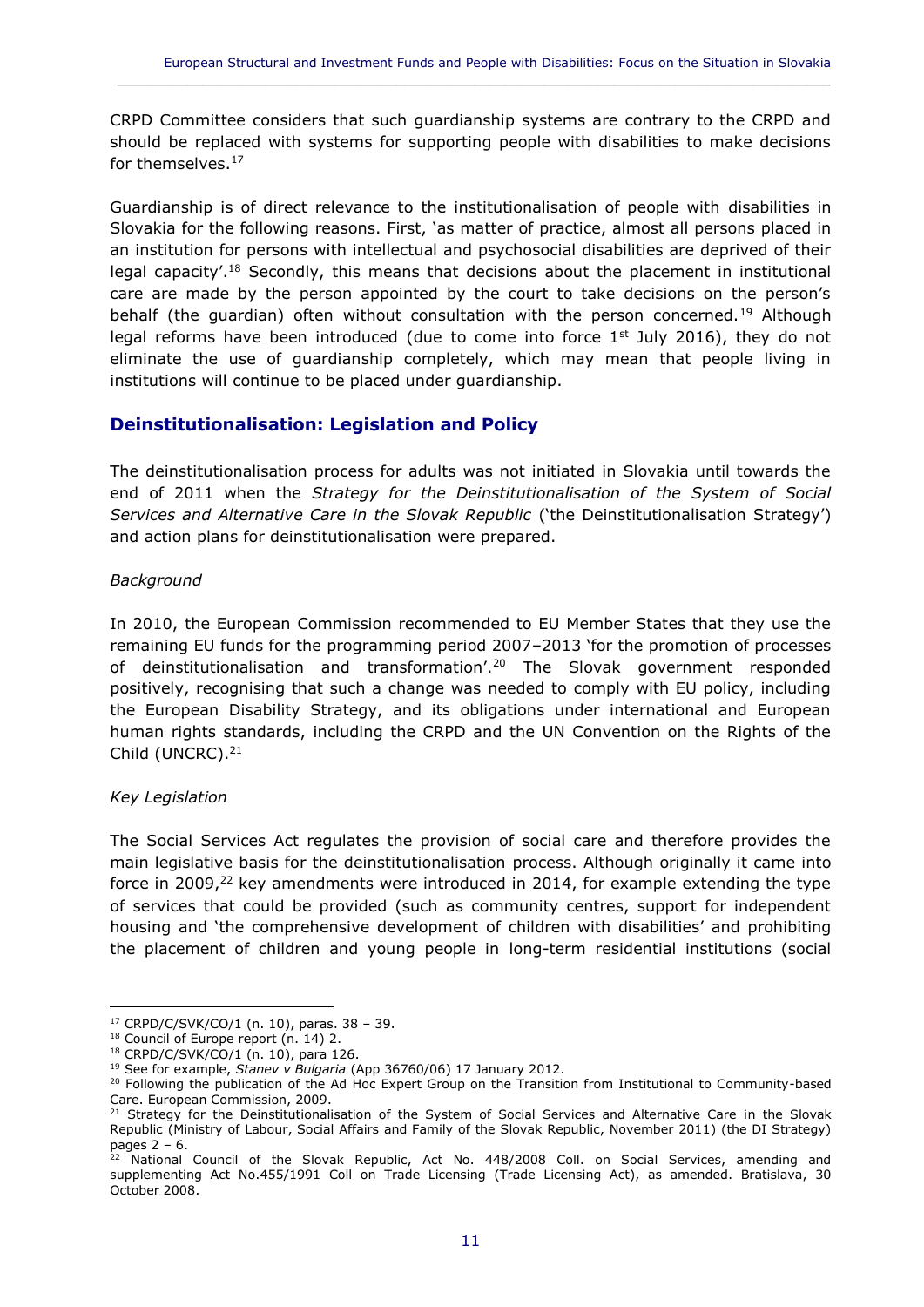services homes).<sup>23</sup> Other legislation is also relevant, for example, in relation to children, regulating the circumstances in which they can be placed in into institutional care<sup>24</sup> and in relation to personal assistance, the provision of financial contributions to enable people with disabilities to employ personal assistants (albeit there are significant concerns about the effectiveness of the current measures to support personal assistance).  $25$ 

**\_\_\_\_\_\_\_\_\_\_\_\_\_\_\_\_\_\_\_\_\_\_\_\_\_\_\_\_\_\_\_\_\_\_\_\_\_\_\_\_\_\_\_\_\_\_\_\_\_\_\_\_\_\_\_\_\_\_\_\_\_\_\_\_\_\_\_\_\_\_\_\_\_\_\_\_\_\_\_\_\_\_\_\_\_\_\_\_\_\_\_\_**

A significant concern is that, although the regional authorities are required to fund residential care facilities (i.e. institutions), there is no such requirement to fund community-based services.<sup>26</sup>

#### *Key Policy Documents for Deinstitutionalisation in Slovakia*

The key documents that support the transition from institutional care to community living for adults in Slovakia are set out below (see also Annex 3):

- *Strategy for the Deinstitutionalisation of the System of Social Services and Alternative Care in the Slovak Republic* (Ministry of Labour, Social Affairs and Family of the Slovak Republic, November 2011)
- *National action plan for the transition from institutional to community-based care in the social services system 2012-2015* (Ministry of Labour, Social Affairs and Family of the Slovak Republic, December 2011)
- *National priorities for the development of social services in 2015-2020* (available only in Slovak)<sup>27</sup>
- *National action plan for the transition from institutional to community-based care in the social services system 2016-2020* (Ministry of Labour, Social Affairs and Family of the Slovak Republic, 2016) (available only in Slovak)
- *National Action Plan for Children* (2013-2017) (a general document concerning children, although it refers to 'Supporting deinstitutionalisation of substitute care', by for example providing training and specialised support programme for foster families<sup>28</sup>)
- *Plan for Transformation and Deinstitutionalisation of Alternative Care (available only in* Slovak), August 2016
- *Disability Strategy* 2014–2020 (available only in Slovak).

A number of concerns have been raised about the deinstitutionalisation process to date (Phase 1, 2011 – 2015), namely that a) only a small number of institutions have been involved ('10 institutions out of almost 800'); b) that not all municipalities share the objective of deinstitutionalisation; and c) despite the limited number of institutions involved, there are 'massive delays' in its implementation.<sup>29</sup> Serious concerns have been raised that yet further delays are likely, due to additional requirements being placed on civil society organisations to co-finance the National project for deinstitutionalisation, which as a

<sup>&</sup>lt;sup>23</sup> Ministry of Labour, Social Affairs and Family of the Slovak Republic (2014) National Social Report of the Slovak Republic 2014. Available at: *ec.europa.eu/social/BlobServlet?docId=11948&langId=en (*see the DI Strategy n. 20) for more detail).

<sup>&</sup>lt;sup>24</sup> Replies of Slovakia to the list of issues CRPD/CSVK/Q/1/Add.1, para. 64.

<sup>&</sup>lt;sup>25</sup> Alternative report (n. 12 above).

 $26$  Alternative Report (n. 12 above), paras 47 - 48.

<sup>&</sup>lt;sup>27</sup> Available at: [https://www.employment.gov.sk/files/slovensky/rodina-socialna-pomoc/socialne-sluzby/nprss-](https://www.employment.gov.sk/files/slovensky/rodina-socialna-pomoc/socialne-sluzby/nprss-2015-2020.pdf)[2015-2020.pdf](https://www.employment.gov.sk/files/slovensky/rodina-socialna-pomoc/socialne-sluzby/nprss-2015-2020.pdf)

<sup>&</sup>lt;sup>28</sup> p. 22 Available at: [https://www.employment.gov.sk/files/slovensky/ministerstvo/konzultacne-organy/rada](https://www.employment.gov.sk/files/slovensky/ministerstvo/konzultacne-organy/rada-vlady-sr-ludske-prava-narodnostne-mensiny-rodovu-rovnost/vybor-deti-mladez/napd-eng.pdf)[vlady-sr-ludske-prava-narodnostne-mensiny-rodovu-rovnost/vybor-deti-mladez/napd-eng.pdf\)](https://www.employment.gov.sk/files/slovensky/ministerstvo/konzultacne-organy/rada-vlady-sr-ludske-prava-narodnostne-mensiny-rodovu-rovnost/vybor-deti-mladez/napd-eng.pdf)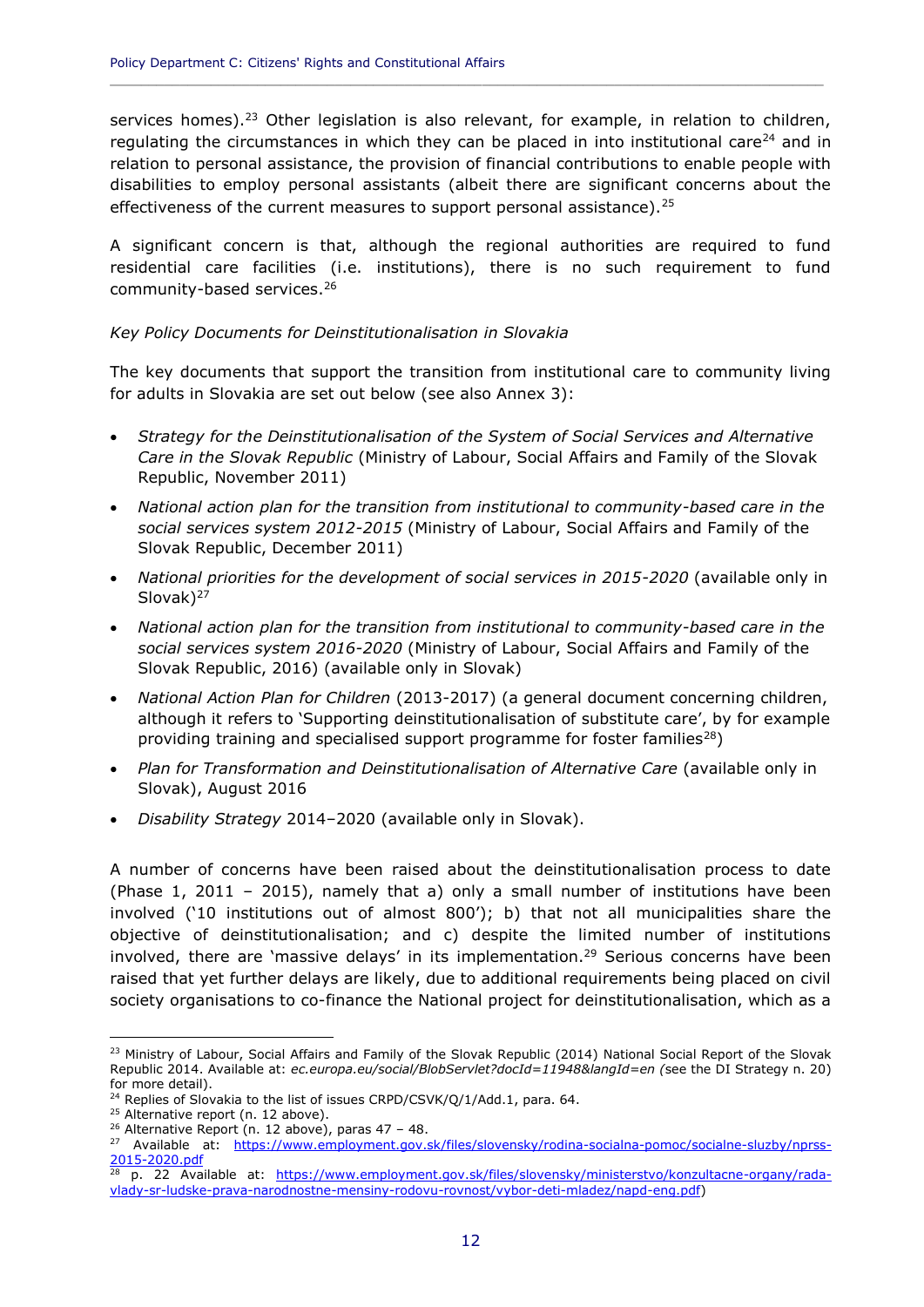result is likely to mean that they are not able to participate in the planned activities.<sup>30</sup>

In addition, serious concerns have been raised about the investment of EU funds into institutional care rather than the development of community-based services in the previous programming period of 2007-2013. This is considered in the section below.

 $\_$  ,  $\_$  ,  $\_$  ,  $\_$  ,  $\_$  ,  $\_$  ,  $\_$  ,  $\_$  ,  $\_$  ,  $\_$  ,  $\_$  ,  $\_$  ,  $\_$  ,  $\_$  ,  $\_$  ,  $\_$  ,  $\_$  ,  $\_$  ,  $\_$  ,  $\_$  ,  $\_$  ,  $\_$  ,  $\_$  ,  $\_$  ,  $\_$  ,  $\_$  ,  $\_$  ,  $\_$  ,  $\_$  ,  $\_$  ,  $\_$  ,  $\_$  ,  $\_$  ,  $\_$  ,  $\_$  ,  $\_$  ,  $\_$  ,

 $29$  Alternative report (n. 12) paras. 25 - 26.

<sup>&</sup>lt;sup>30</sup> Personal communication with partner organisations.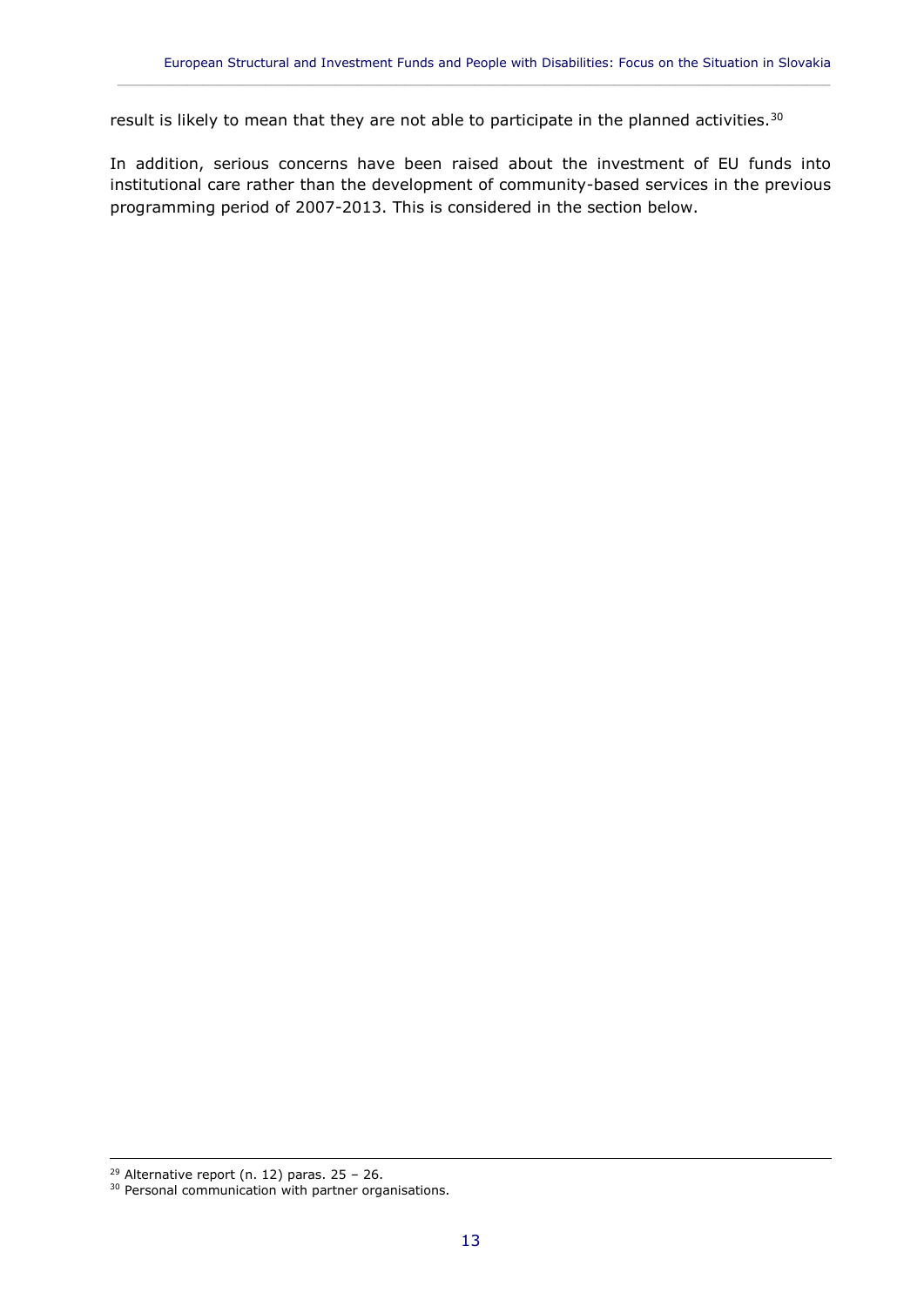## <span id="page-15-0"></span>**5. EUROPEAN STRUCTURAL AND INVESTMENT FUNDS: SLOVAKIA**

**\_\_\_\_\_\_\_\_\_\_\_\_\_\_\_\_\_\_\_\_\_\_\_\_\_\_\_\_\_\_\_\_\_\_\_\_\_\_\_\_\_\_\_\_\_\_\_\_\_\_\_\_\_\_\_\_\_\_\_\_\_\_\_\_\_\_\_\_\_\_\_\_\_\_\_\_\_\_\_\_\_\_\_\_\_\_\_\_\_\_\_\_**

A significant concern is that the use of EU Funds in the past financial programming period of 2007-2013 has 'largely reinforced institutionalisation'.<sup>31</sup> Although since 2011 efforts have been made to develop pilot projects to enable institutions to transform the provision of institutional care to that of community-based services, **the process has been very slow**. **Following his visit to Slovakia in June 2015, the Commissioner for Human Rights of the Council of Europe was informed that the planned activities had not at that stage led to one single person being able to move from an institution into the community**. 32

#### **EU Funds used to reinforce institutionalisation: 2008 – 2010**

The Deinstitutionalisation Strategy notes that between 2008 and 2010 'more than 185 million EUR' was allocated to 'projects related to the reconstruction of existing social services facilities and the construction of new social services facilities'.<sup>33</sup>

Research on the use of such funds, published in 2013, indicates that over 5,000 extra places in institutional care were made available. $34$  The researchers raised concerns that such capital investments would do little to improve the quality of the services residents received, that the process of deinstitutionalisation would be delayed by at least 5 years and that using funds in this way may restrict the future development of community-based services.<sup>35</sup>

#### **EU Funds to help facilitate deinstitutionalisation: Progress 2011 - 2016**

The Deinstitutionalisation Strategy and subsequent Action Plan envisaged that a two stage process would be followed in relation to people with disabilities and older people. During Phase 1 (2011 – 2015) it was intended that between 5 and 8 social services facilities (institutions) would be selected to apply for financial support from the Regional Operational Programme (funded by ERDF) which was 'for the construction of special purpose houses/households for assisted living and the reconstruction of facilities suitable for the required community services'. Phase 2, for the period 2016–2020 was intended to expand the deinstitutionalisation process (therefore including the evaluation and revision of the Deinstitutionalisation Strategy and the development of a new Action Plan). However as noted above, there are serious concerns that the work is going to be further delayed.

The 'pilot' projects to be funded in Phase 1 were intended to 'help to replace institutional care for people with disabilities and seniors with community-based services tailored to the individual needs of community residents'. Together with projects for the development of facilities for children, the funding for such pilot projects was intended to amount to 'at least EUR 20 million'.<sup>36</sup> The institutions invited to apply for funding to be pilot projects were to be selected from an initial 16 'transformation projects'. Subsequent information refers to the intention to fund six pilot projects from six self-governing regions, an institution from each region being selected.<sup>37</sup> However, **none of the pilot projects have been established as yet**.

<sup>&</sup>lt;sup>31</sup> Council of Europe report (n 14 above).

<sup>&</sup>lt;sup>32</sup> Council of Europe report (n 14 above).

<sup>33</sup> DI Strategy (n. 20) 3.1, p.23.

<sup>34</sup> Ďurana, R., Duháčková, J., Betinský, J. and Burajová, B. (2013) *Monitoring the Absorption of Structural Funds in the Area of Social Services during the Period 2007-2014* (Structural Funds Report 2013). Available at: [www.iness.sk/media/file/pdf/MonitoringINESSen.pdf](http://www.iness.sk/media/file/pdf/MonitoringINESSen.pdf) Table 9, p.29.

 $35$  Structural Funds Report 2013 (n. 33) 40 - 41.

<sup>36</sup> DI Strategy (n. 20) 3.3 p. 12 – 14.

<sup>&</sup>lt;sup>37</sup> Personal communication with partner organisations.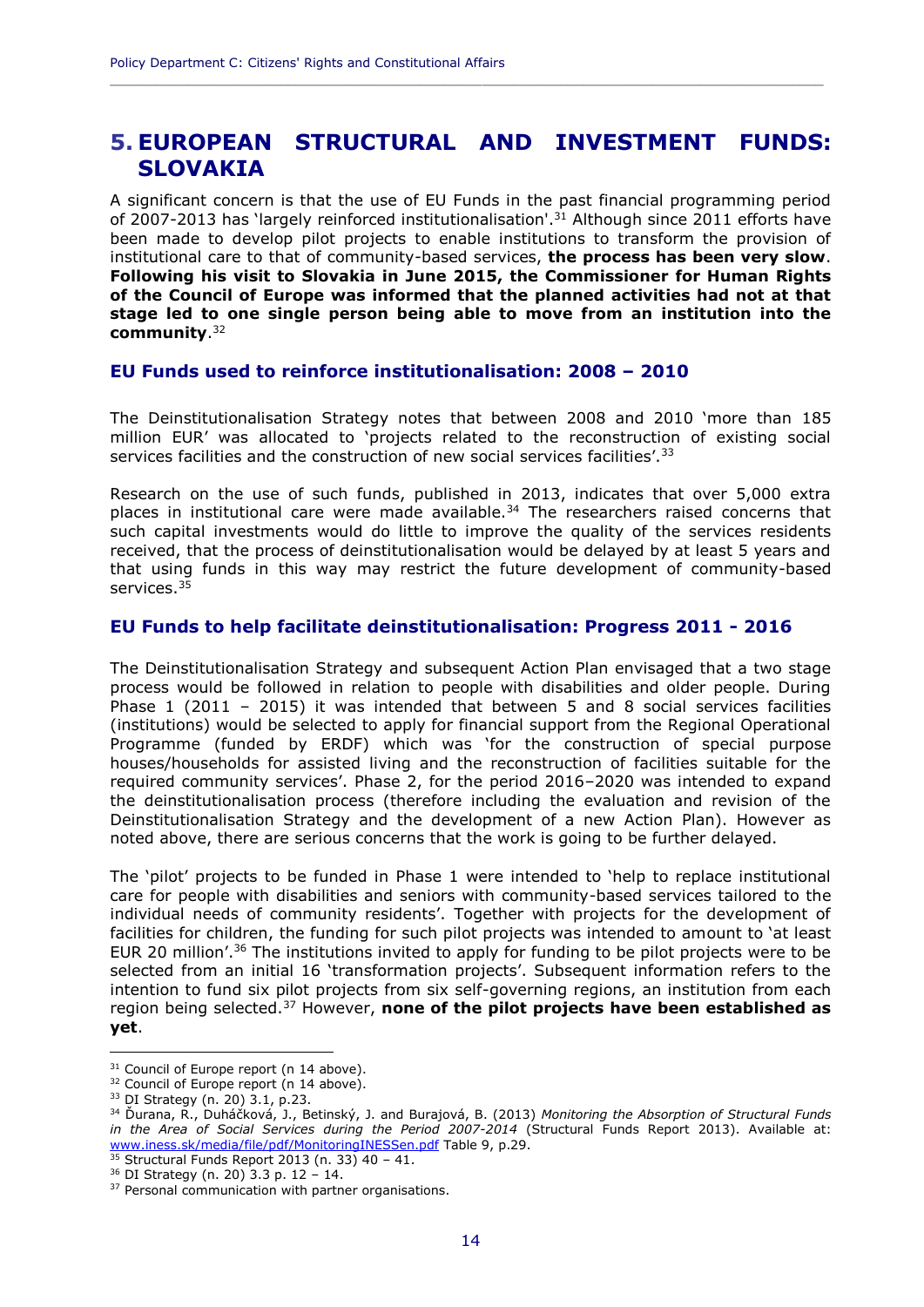In addition to the capital investments funded by ERDF, 'around EUR 1.5 million' from the Operational Programme (OP) Employment and Social Inclusion (financed by ESF), would be used to fund activities that support the pilot projects, such as 'training for management and staff', supporting residents in coping with the transition to a new environment, as well as monitoring and evaluation. Funding of 'at least EUR 1.05 Million' from the OP Employment and Social Inclusion was also to be allocated to the range of activities planned as part of the 'National project supporting the deinstitutionalisation of care services' ('the DI National Project'). Such activities included co-ordinating the planning and implementation of reforms necessary to support the deinstitutionalisation process (e.g. amending the Social Services Act) and the development of services for children with disabilities.

 $\_$  ,  $\_$  ,  $\_$  ,  $\_$  ,  $\_$  ,  $\_$  ,  $\_$  ,  $\_$  ,  $\_$  ,  $\_$  ,  $\_$  ,  $\_$  ,  $\_$  ,  $\_$  ,  $\_$  ,  $\_$  ,  $\_$  ,  $\_$  ,  $\_$  ,  $\_$  ,  $\_$  ,  $\_$  ,  $\_$  ,  $\_$  ,  $\_$  ,  $\_$  ,  $\_$  ,  $\_$  ,  $\_$  ,  $\_$  ,  $\_$  ,  $\_$  ,  $\_$  ,  $\_$  ,  $\_$  ,  $\_$  ,  $\_$  ,

Significant concerns have been raised about the 'very slow' implementation of the deinstitutionalisation process, the few institutions involved and that it has not yet led to anyone leaving an institution.<sup>38</sup> As noted above, the **risks of delay** continue.

#### **EU Funds to help facilitate deinstitutionalisation: Plans for 2016 – 2020**

Deinstitutionalisation remains a priority for the Slovakian government and its use of EU Funds. The 'transition from institutional to community based care' is included as a priority in the following two operational programmes:

- i) *Operational Programme Human Resources (OPHR*): the activities under this OP which is funded by ESF include measures to promote the deinstitutionalisation of social services for children, disabled people and older people, such as education and training of professionals and staff and the provision of social work and psychological counselling. Approximately 30 million EUR is allocated for such activities.
- ii) *Integrated Regional Operational Programme (IROP):* this OP, funded by ERDF, will support 'in accordance with the principles of community-based care' investments in infrastructure and equipment.<sup>39</sup> The estimated allocation for such activities is 200 million EUR.

The government of Slovakia plans to coordinate the projects for deinstitutionalisation and the development of community-based services supported by these two OPs by establishing an interdepartmental working group comprised of representatives of relevant departments as well as civil society organisations. However, as of August 2016, the group had not yet started working. This is a significant concern as it is essential for the deinstitutionalisation process that the activities under the two OPs are co-ordinated.

To date, the calls for projects related to deinstitutionalisation of social services have not been announced (they are due to be published later this month or in October 2016).

A new national project for supporting the deinstitutionalisation process is awaiting final approval. Its goal is to facilitate the transition from institutional care to community-based services and support by providing technical support to selected social service facilities to enable them to prepare their plans for achieving this transition. Initially, the social care institutions supported will be those already involved in the National deinstitutionalisation project of the 2007-2014 programming period, but the intention is to subsequently include

<sup>&</sup>lt;sup>38</sup> Council of Europe Report (n. 14).

<sup>&</sup>lt;sup>39</sup> Integrated Regional Operational Programme 2014-2020, p.63, (IROP 2014-2020). Available at: <http://www.mpsr.sk/index.php?navID=1127&navID2=1127&sID=67&id=9627>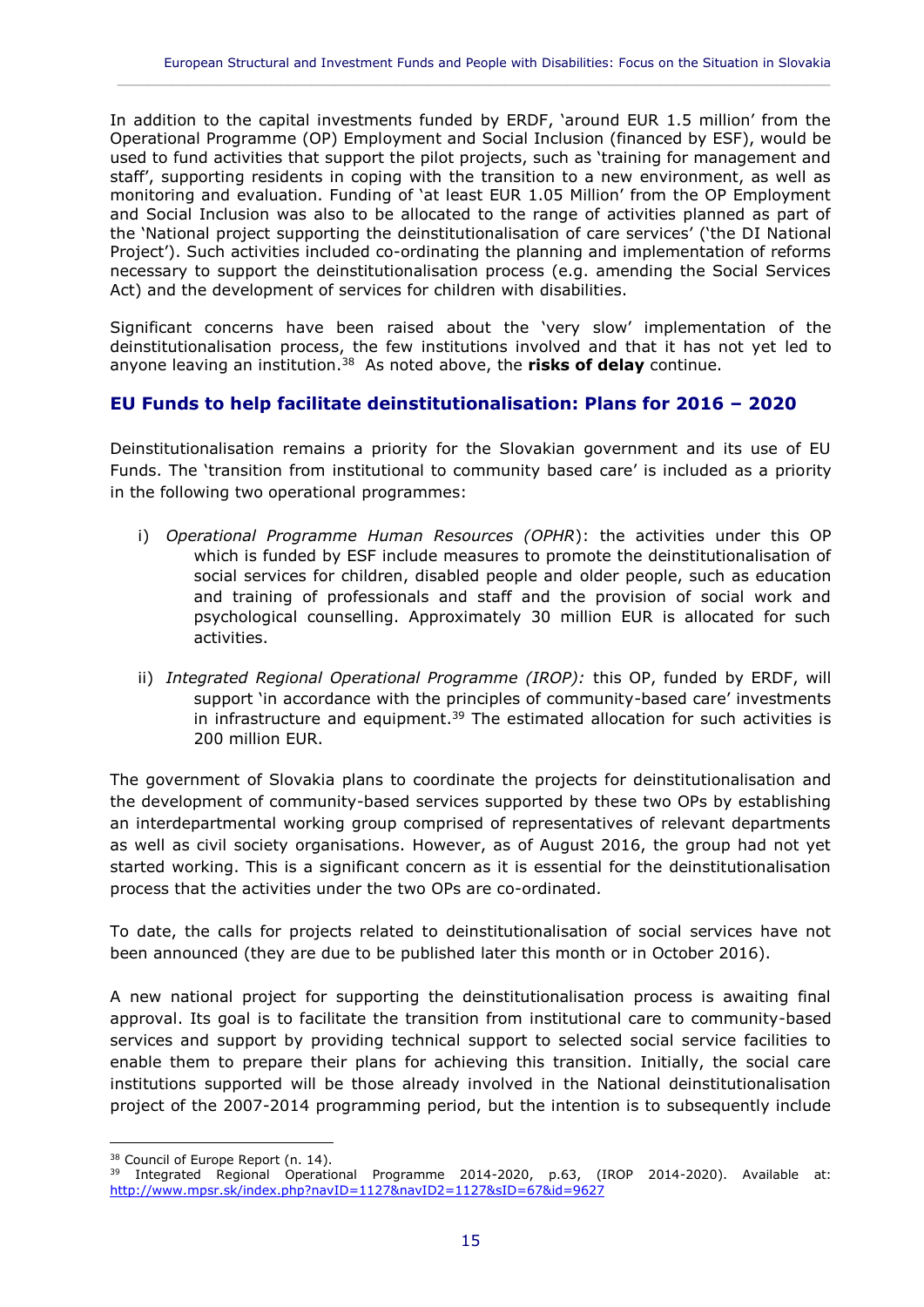additional providers (public and private) in this process, with an average number of 17 new institutions per year taking part in the project. Activities include the selection of institutions, provision of training to staff and management, assistance in preparing transformation plans, and dissemination activities. The duration of the project is 66 months with an indicative budget of 8 million EUR.<sup>40</sup>

**\_\_\_\_\_\_\_\_\_\_\_\_\_\_\_\_\_\_\_\_\_\_\_\_\_\_\_\_\_\_\_\_\_\_\_\_\_\_\_\_\_\_\_\_\_\_\_\_\_\_\_\_\_\_\_\_\_\_\_\_\_\_\_\_\_\_\_\_\_\_\_\_\_\_\_\_\_\_\_\_\_\_\_\_\_\_\_\_\_\_\_\_**

#### **EU level initiatives during the Slovakian Presidency**

At this stage, it is not known whether the Slovak presidency plans any activities relating to deinstitutionalisation. It is understood that Jana Žitňanská MEP and Olga Senalova MEP (Vice Chairs of the European Parliament's Disability Intergroup) are planning a half-day event on 'The use of ESIFs for deinstitutionalisation, comparing the Slovak and Czech experience', on 27 September 2016.

<sup>40</sup> Stručný opis národného projektu Deinštitucionalizácia zariadení sociálnych služieb – Podpora transformačných tímov (Draft description of national project Deinstitutionalisation of the social services facilities).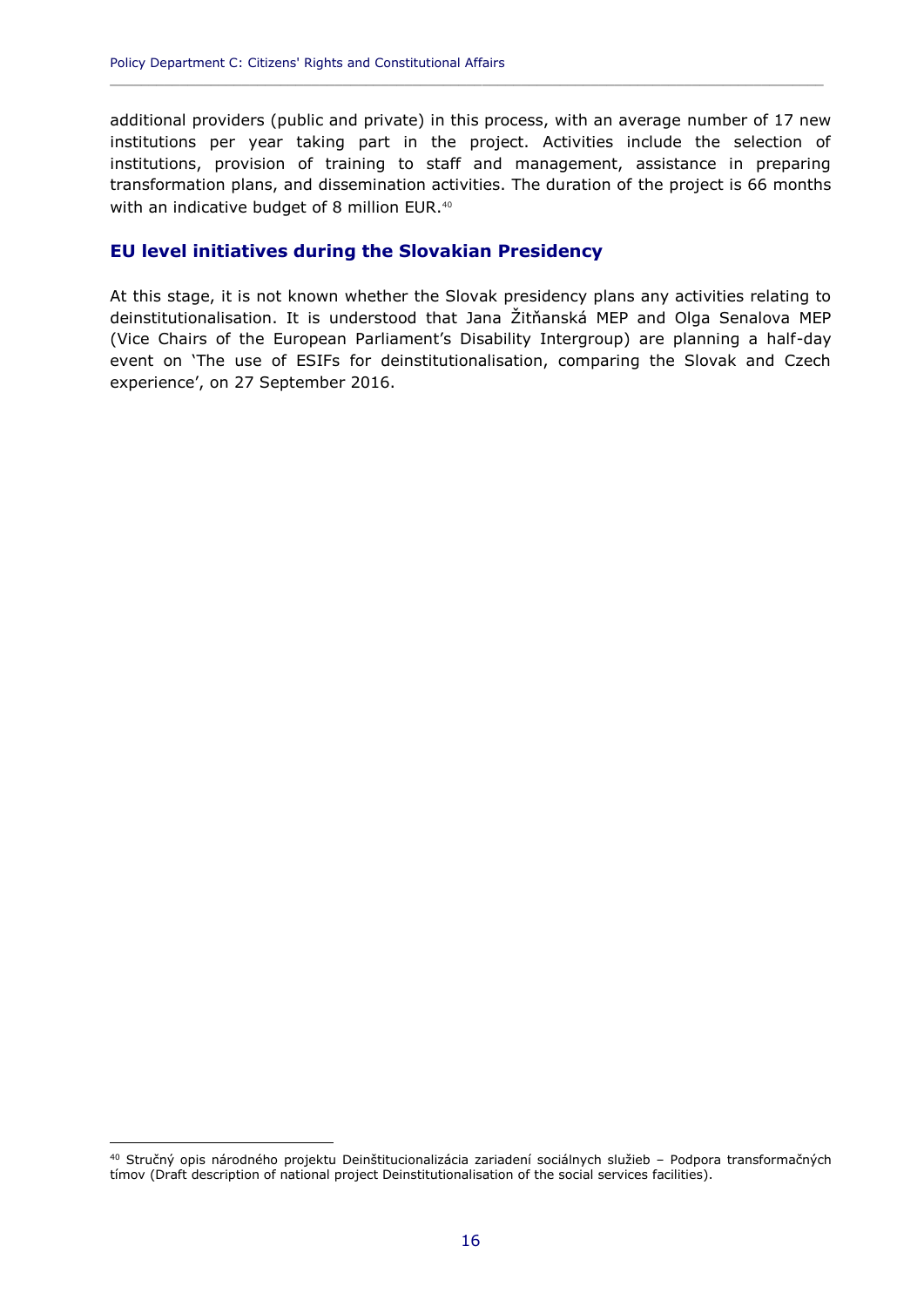$\_$  ,  $\_$  ,  $\_$  ,  $\_$  ,  $\_$  ,  $\_$  ,  $\_$  ,  $\_$  ,  $\_$  ,  $\_$  ,  $\_$  ,  $\_$  ,  $\_$  ,  $\_$  ,  $\_$  ,  $\_$  ,  $\_$  ,  $\_$  ,  $\_$  ,  $\_$  ,  $\_$  ,  $\_$  ,  $\_$  ,  $\_$  ,  $\_$  ,  $\_$  ,  $\_$  ,  $\_$  ,  $\_$  ,  $\_$  ,  $\_$  ,  $\_$  ,  $\_$  ,  $\_$  ,  $\_$  ,  $\_$  ,  $\_$  ,

## <span id="page-18-0"></span>**6. KEY ISSUES AND SUGGESTED QUESTIONS**

The successful transition from institutional care to the provision of community-based services that promote the social inclusion of people with disabilities requires careful planning and attention to a range of related issues. Based on the problems experienced in the previous programming period of 2007-2013 in Slovakia and other EU Member States, the following points are identified as being essential considerations if the transition from institutional care to community-based services is to be achieved in a timely manner and achieve the objective of enabling people with disabilities to live and participate in the community as equal citizens – in other words, realise the right to community living. The key points to consider, together with suggested questions for the Delegation to raise on their Fact Finding Visit to Slovakia are set out below.

#### **Information concerning people with disabilities living in Slovakia**

As noted above, it is difficult to obtain up to date information on the situation of people with disabilities living in in Slovakia.

#### *Suggested questions:*

How many people with disabilities currently live in Slovakia and what is the percentage as compared to the general population?

How many people with disabilities currently live in institutions (is information available on the age of the residents, in other words covering a) adults (including older people) and b) children)?

#### **Close coordination of projects funded by ESIFs is essential**

The successful implementation of Slovakia's strategy for deinstitutionalisation, namely the transition of residents of large scale residential institutions to community-based services, is dependent on the successful implementation of the projects funded through the two OPs (Integrated Regional Operational Programme (IROP) and Operational Programme Human Resources (OPHR)) and the coordination of such projects. A significant problem from the previous programming period (2007-2013) was that the projects under the Regional Operational Programme (ROP) were not co-ordinated with those under the Employment and Social Inclusion Operational Programme (ESIOP), the calls for proposals for capital investments under ROP being issued  $1 \frac{1}{2}$  years before those under the ESIOP (covering crucial activities to support staff in implementing the deinstitutionalisation process).

To avoid a similar problem in the current programming period, it is essential that the projects under the two OPs are coordinated. The Slovakian government seeks to address this by establishing an interdepartmental working group, which will include civil society representatives. However, it would appear that this group has not as yet started its work.

#### *Suggested questions*:

Has the membership, remit and work plan of the interdepartmental working group been decided?

How is it intended that the working group will ensure close coordination between the OPs? When will the working group start its work? Who does it report to?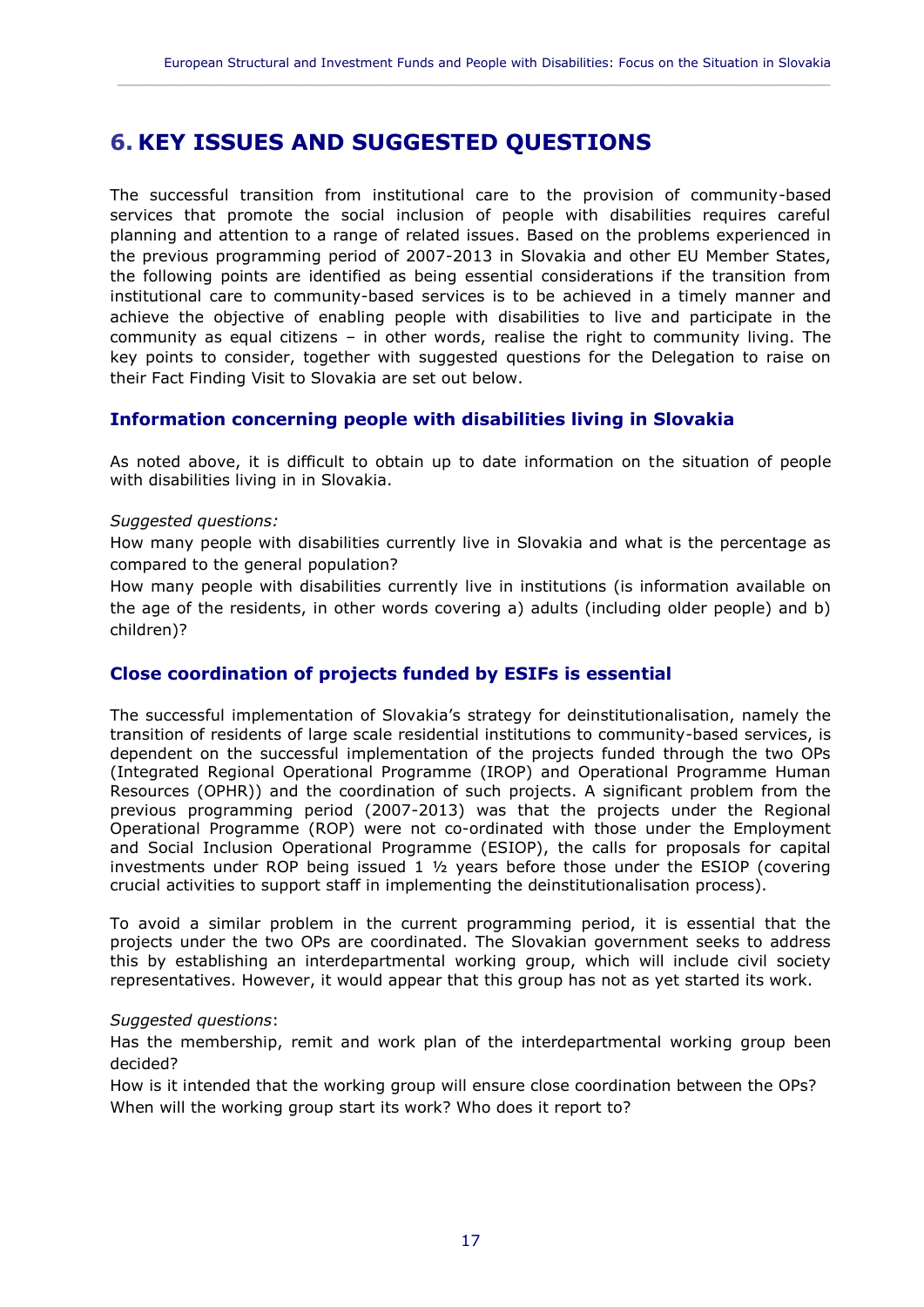#### **Efficient and timely transition to community living is required**

Although the strategy for deinstitutionalisation in Slovakia was adopted at the end of 2011, nearly 5 years later, information available suggests that to date not one person has been transferred from institutional care to community-based services. Such slow progress in initiating deinstitutionalisation is of considerable concern. Moreover, the planned activities under the revised National Project for deinstitutionalisation for the period up to 2020 (and which is not as yet adopted) includes less than 10% of the 861 institutions in Slovakia. While, as noted above, the transition to community living needs to be carefully planned so that appropriate support is available in the community, based upon the proposed activities, the deinstitutionalisation process will take decades to achieve.

**\_\_\_\_\_\_\_\_\_\_\_\_\_\_\_\_\_\_\_\_\_\_\_\_\_\_\_\_\_\_\_\_\_\_\_\_\_\_\_\_\_\_\_\_\_\_\_\_\_\_\_\_\_\_\_\_\_\_\_\_\_\_\_\_\_\_\_\_\_\_\_\_\_\_\_\_\_\_\_\_\_\_\_\_\_\_\_\_\_\_\_\_**

#### *Suggested questions:*

When is it envisaged that the new National Project for deinstitutionalisation will be adopted?

Has the question on whether those civil society organisations which were intended to be partners in the deinstitutionalisation process (NGOs and a university) should co-finance the National Project for deinstitutionalisation now been resolved?

How will the achievements of this programming period be used to further the deinstitutionalisation process in the next programming period?

When does the Slovakian government envisage that the deinstitutionalisation process will be completed?

#### **Avoiding the creation of 'mini-institutions'**

It is important to ensure that the deinstitutionalisation process does not result in the creation of smaller facilities. While this may mean that residents live in a much improved physical environment, it does not achieve the goal of community living and is likely to create 'mini-institutions' in which the institutional culture of the larger residential facilities is replicated. To address this concern requires the provision of a range of community-based services, such as accessible housing; developing a workforce that is committed to the vision of community living (for example, helping people with disabilities develop independent living skills, such as cooking, budgeting and using public transport) and ensuring the people with disabilities are able to choose where, and with whom, they would like to live.

#### *Suggested questions:*

What range of community-based services are planned?

How are people with disabilities and their families included in this planning process?

What training and support will be given to staff working in community-based settings? Will people with disabilities be involved in the training?

What involvement will people with disabilities have in the planning and preparation of their move into community-based settings so they can feel it is their home rather than a place where they are told to live, having been enabled to make decisions about their move into the community (e.g. where they want to live, who they would like to live with, how they would like their accommodation to be decorated)?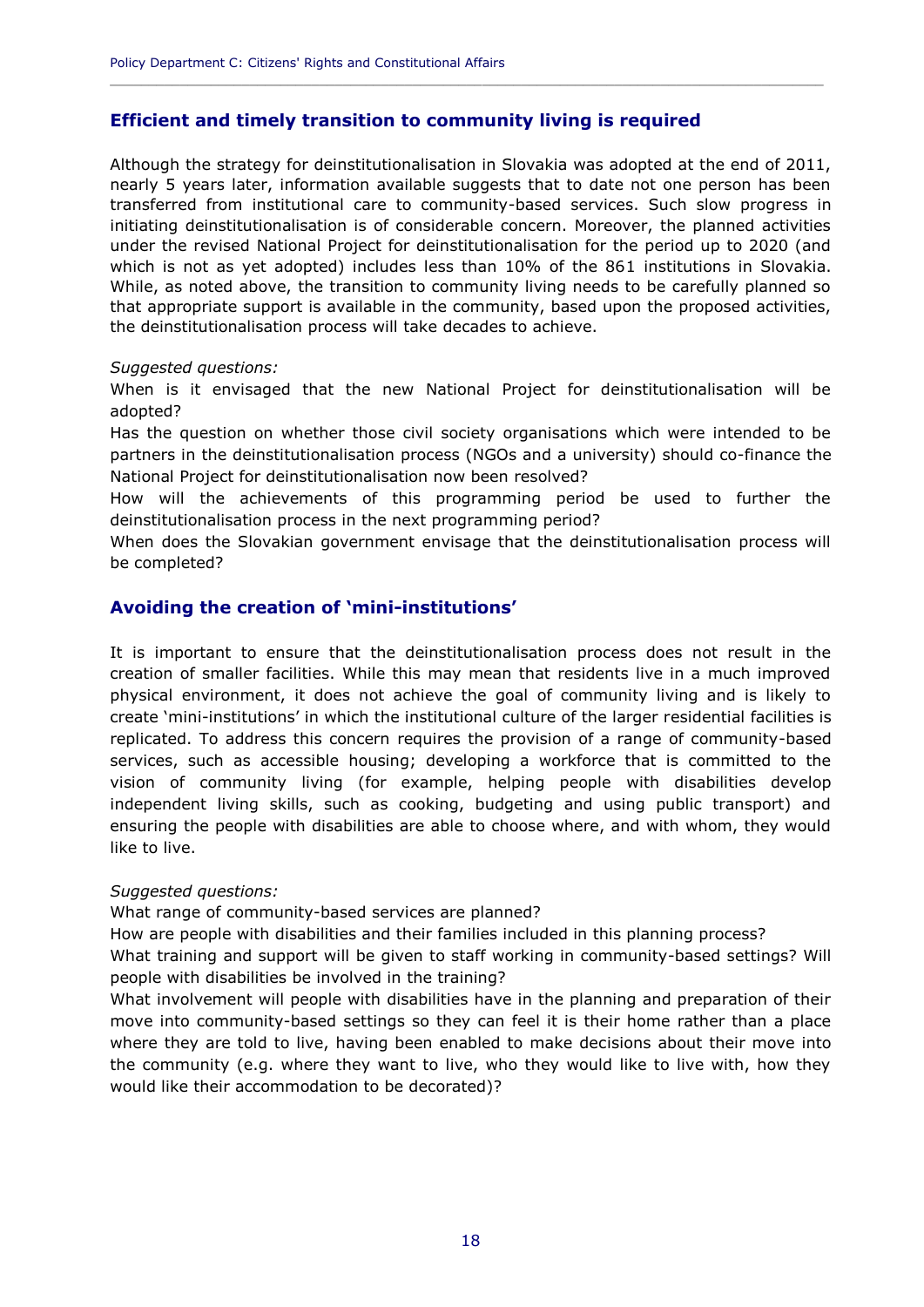#### **Improving the accessibility of mainstream services**

To date, the deinstitutionalisation process in Slovakia has focused on measures to prepare the transformation of residential institutions, with limited attention being given to making mainstream services, such as housing, transport and health care accessible to people with disabilities, for example by removing barriers to their access to the physical environment, information and communication.

 $\_$  ,  $\_$  ,  $\_$  ,  $\_$  ,  $\_$  ,  $\_$  ,  $\_$  ,  $\_$  ,  $\_$  ,  $\_$  ,  $\_$  ,  $\_$  ,  $\_$  ,  $\_$  ,  $\_$  ,  $\_$  ,  $\_$  ,  $\_$  ,  $\_$  ,  $\_$  ,  $\_$  ,  $\_$  ,  $\_$  ,  $\_$  ,  $\_$  ,  $\_$  ,  $\_$  ,  $\_$  ,  $\_$  ,  $\_$  ,  $\_$  ,  $\_$  ,  $\_$  ,  $\_$  ,  $\_$  ,  $\_$  ,  $\_$  ,

#### *Suggested question:*

What activities are planned to enable people with disabilities to use mainstream services, such as transport and housing?

#### **Generating a commitment to community living**

To achieve the goal of moving from institutional care to community-based services requires a commitment from all the key players. Unfortunately, to date, there seems to be a reluctance in some regions to commit to the national plan for deinstitutionalisation.

Given that many of the traditional large, long-term stay institutions are funded by local authorities, which are also responsible for the planning and development of communitybased services, they play a key role in the implementation of the national deinstitutionalisation process. It is therefore essential that the Slovakian government and their partners in the regions work together to realise a shared vision of community living.

#### *Suggested question:*

What work is being undertaken to engage with authorities in the regions in order to develop a common understanding of community living for people with disabilities and a commitment to achieving this?

#### **Quality standards for social services**

Although quality standards for social services came into force in January 2014, there remain significant problems with their implementation in some areas of the country.

#### *Suggested questions:*

What steps are being taken to ensure that the quality standards are implemented, in particular to establish a system for the independent and regular review of the services provided to people living in institutional care?

Will people with disabilities and their families be involved in the review of such services?

#### **Sustainability of the services funded by ESIFs**

A concern that is often raised in connection with EU funded projects is whether they will be able to continue beyond the initial funding period. The disruption, or termination, of services caused by funding problems is likely to have a significant negative impact on those people with disabilities receiving such services. It is therefore essential to plan for the longtern sustainability of the community-based services that are developed with the support of ESIFs.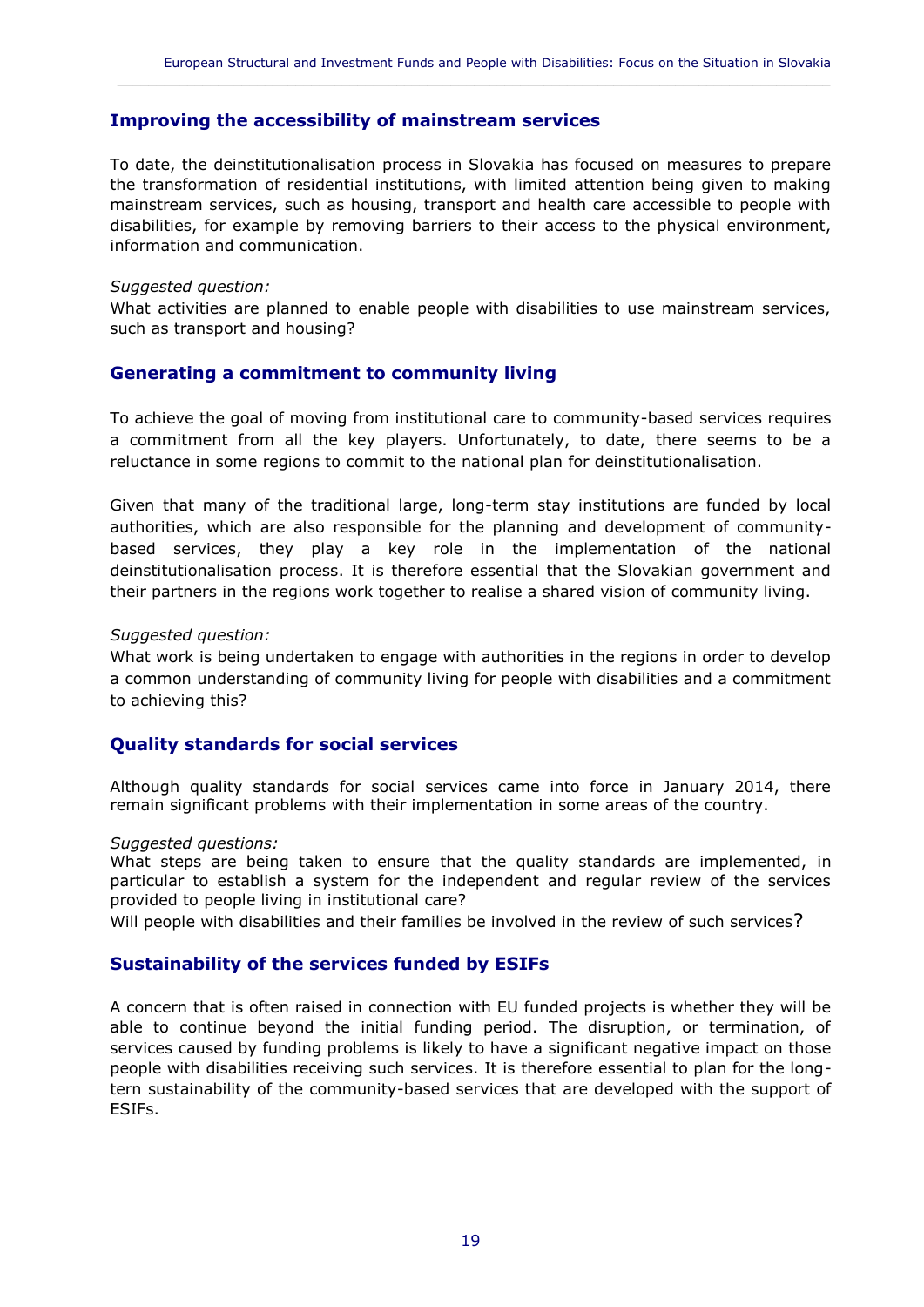#### *Suggested Question:*

What plans are in place to ensure the long-term sustainability of the services being developed as part of the deinstitutionalisation strategy?

**\_\_\_\_\_\_\_\_\_\_\_\_\_\_\_\_\_\_\_\_\_\_\_\_\_\_\_\_\_\_\_\_\_\_\_\_\_\_\_\_\_\_\_\_\_\_\_\_\_\_\_\_\_\_\_\_\_\_\_\_\_\_\_\_\_\_\_\_\_\_\_\_\_\_\_\_\_\_\_\_\_\_\_\_\_\_\_\_\_\_\_\_**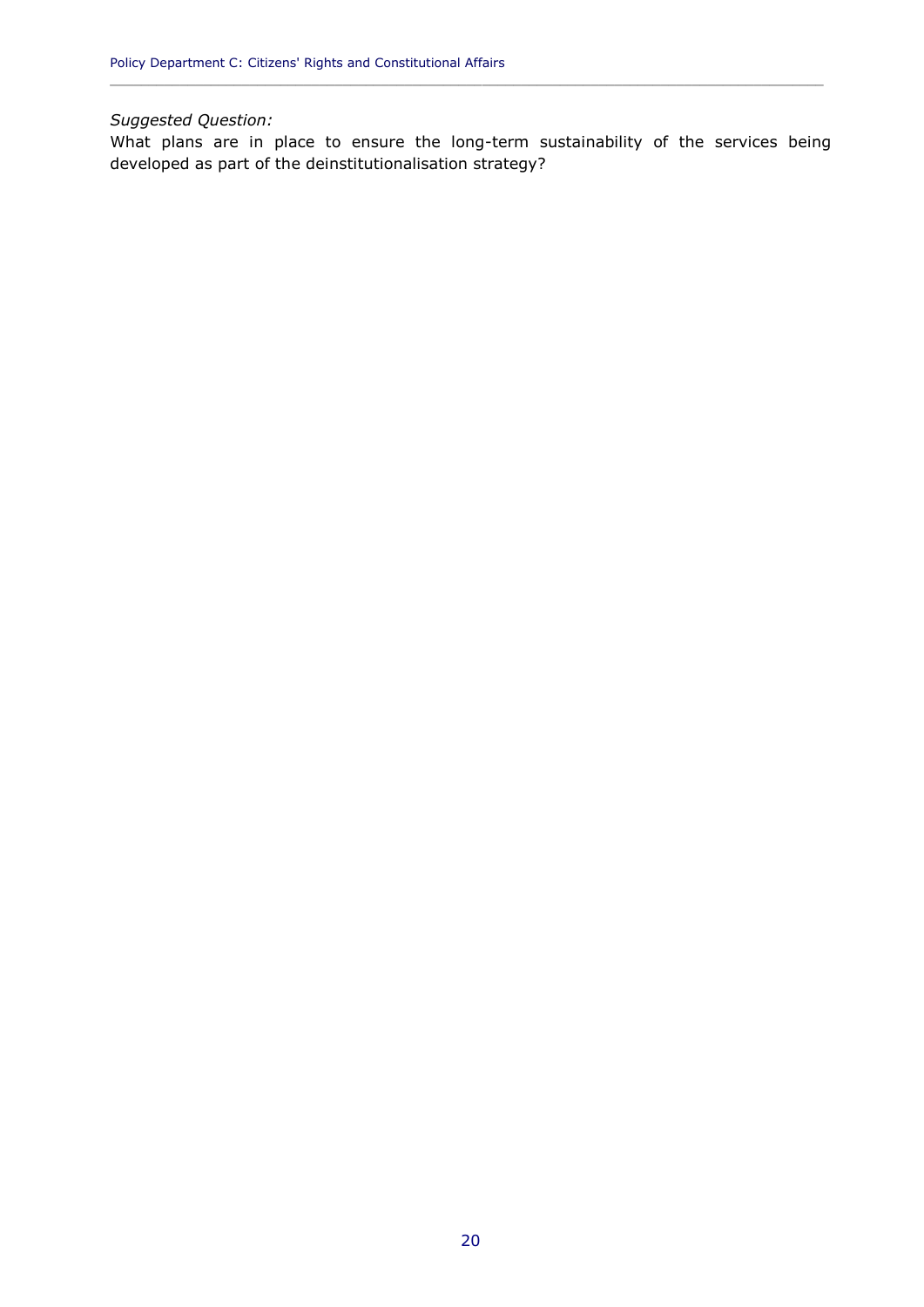## <span id="page-22-0"></span>**7. ANNEXES**

#### **Annex 1: The Transition from Institutional Care to Community Living: Key Terms**

 $\_$  ,  $\_$  ,  $\_$  ,  $\_$  ,  $\_$  ,  $\_$  ,  $\_$  ,  $\_$  ,  $\_$  ,  $\_$  ,  $\_$  ,  $\_$  ,  $\_$  ,  $\_$  ,  $\_$  ,  $\_$  ,  $\_$  ,  $\_$  ,  $\_$  ,  $\_$  ,  $\_$  ,  $\_$  ,  $\_$  ,  $\_$  ,  $\_$  ,  $\_$  ,  $\_$  ,  $\_$  ,  $\_$  ,  $\_$  ,  $\_$  ,  $\_$  ,  $\_$  ,  $\_$  ,  $\_$  ,  $\_$  ,  $\_$  ,

Set out below are descriptions of the most common terms used in relation to 'deinstitutionalisation'.

#### *Independent Living (also referred to as 'community living')*

Independent living is the daily demonstration of human rights-based disability policies. Independent living is possible through the combination of various environmental and individual factors that allow disabled people to have control over their own lives. This includes the opportunity to make real choices and decisions regarding where to live, with whom to live and how to live. Services must be available, accessible to all and provided on the basis of equal opportunity, free and informed consent and allowing disabled people flexibility in our daily life. Independent living requires that the built environment, transport and information are accessible, that there is availability of technical aids, access to personal assistance and/or community-based services. It is necessary to point out that independent living is for all disabled persons, regardless of the gender, age and the level of their support needs.

#### *Deinstitutionalisation (DI)*

Deinstitutionalisation is a political and a social process, which provides for the shift from institutional care and other isolating and segregating settings to independent living. Effective deinstitutionalisation occurs when a person placed in an institution is given the opportunity to become a full citizen and to take control of his/her life (if necessary, with support). Essential to the process of deinstitutionalisation is the provision of affordable and accessible housing in the community, access to public services, personal assistance, and peer support. Deinstitutionalisation is also about preventing institutionalisation in the future; ensuring that children are able to grow up with their families and alongside neighbours and friends in the community, instead of being segregated in institutional care.

#### *Community-based Services*

The development of community-based services requires both a political and a social approach, and consists of policy measures for making all public services, such as housing, education, transportation, health care and other services and support, available and accessible to disabled people in mainstream settings. Disabled people must be able to access mainstream services and opportunities and live as equal citizens. Community-based services should be in place to eliminate the need for special and segregated services, such as residential institutions, special schools, long-term hospitals for health care, the need for special transport because mainstream transport is inaccessible and so on. Group homes are not independent living and, if already provided, must exist alongside other genuine, adequately funded independent living options.

#### *Institution*

An 'institution' is any place in which people who have been labelled as having a disability are isolated, segregated and/or compelled to live together. An institution is also any place in which people do not have, or are not allowed to live together. An institution is also any place in which people do not have, or are not allowed to exercise control over their lives and their day-to-day decisions. An institution is not defined merely by its size.

The Ad Hoc Expert Group Report on the Transition from Institutional to Community-based Care defines 'institutional care' as any residential care where: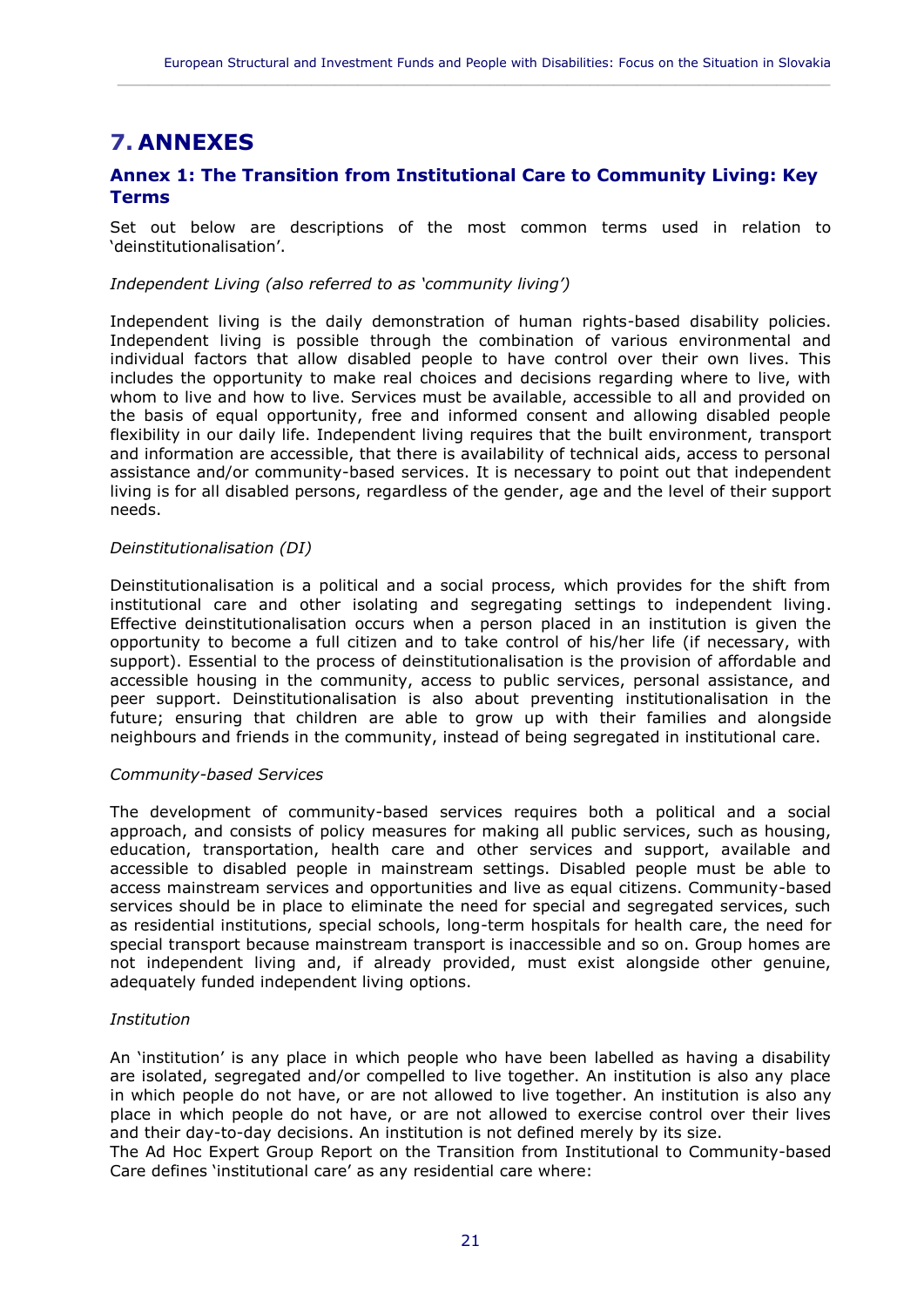users are isolated from the broader community and/or compelled to live together;

**\_\_\_\_\_\_\_\_\_\_\_\_\_\_\_\_\_\_\_\_\_\_\_\_\_\_\_\_\_\_\_\_\_\_\_\_\_\_\_\_\_\_\_\_\_\_\_\_\_\_\_\_\_\_\_\_\_\_\_\_\_\_\_\_\_\_\_\_\_\_\_\_\_\_\_\_\_\_\_\_\_\_\_\_\_\_\_\_\_\_\_\_**

- these users do not have sufficient control over their lives and over decisions which affect them;
- the requirements of the organisation itself tend to take precedence over the users' individualised needs.

#### *Personal Assistance (PA)*

Personal Assistance is a tool which allows for independent living. Personal assistance is purchased through earmarked cash allocations for disabled people, the purpose of which is to pay for any assistance needed. Personal assistance should be provided on the basis of an individual needs assessment and depending on the life situation of each individual. The rates allocated for personal assistance to disabled people need to be in line with the current salary rates in each country. As disabled people, we must have the right to recruit, train and manage our assistants with adequate support if we choose, and we should be the ones that choose the employment model which is most suitable for our needs. Personal assistance allocations must cover the salaries of personal assistants and other performance costs, such as all contributions due by the employer, administration costs and peer support for the person who needs assistance.

#### **Annex 2: Guidance on the Transition from Institutional Care to Community Living**

Ad Hoc Expert Group on the Transition from Institutional to Community-based Care (2008) Report of the Ad Hoc Expert Group on the Transition from Institutional to Community-based Care. Available at: [http://ec.europa.eu/health/ph\\_determinants/life\\_style/](http://ec.europa.eu/health/ph_determinants/life_style/%20mental/docs/report_transition_en.pdf) [mental/docs/report\\_transition\\_en.pdf](http://ec.europa.eu/health/ph_determinants/life_style/%20mental/docs/report_transition_en.pdf)

European Expert Group on the Transition from Institutional to Community-based Care (2012) Common European Guidelines on the Transition from Institutional to Communitybased Care. Available at: [http://www.deinstitutionalisationguide.eu](http://www.deinstitutionalisationguide.eu/)

European Expert Group on the Transition from Institutional to Community-based Care (2012) Toolkit on the Use of European Funds for the Transition from Institutional to Community-based Care, revised 2014. Available at: [http://www.deinstitutionalisationguide.eu](http://www.deinstitutionalisationguide.eu/)

European Commission (2014) Draft thematic guidance fiche for desk officers, *Transition from institutional to community-based care* (de-institutionalisation – DI) Version 2, January 2014. Available at: [http://ec.europa.eu/regional\\_policy/sources/docgener](http://ec.europa.eu/regional_policy/sources/docgener%20/informat/2014/guidance_deinstitutionalistion.pdf) [/informat/2014/guidance\\_deinstitutionalistion.pdf](http://ec.europa.eu/regional_policy/sources/docgener%20/informat/2014/guidance_deinstitutionalistion.pdf)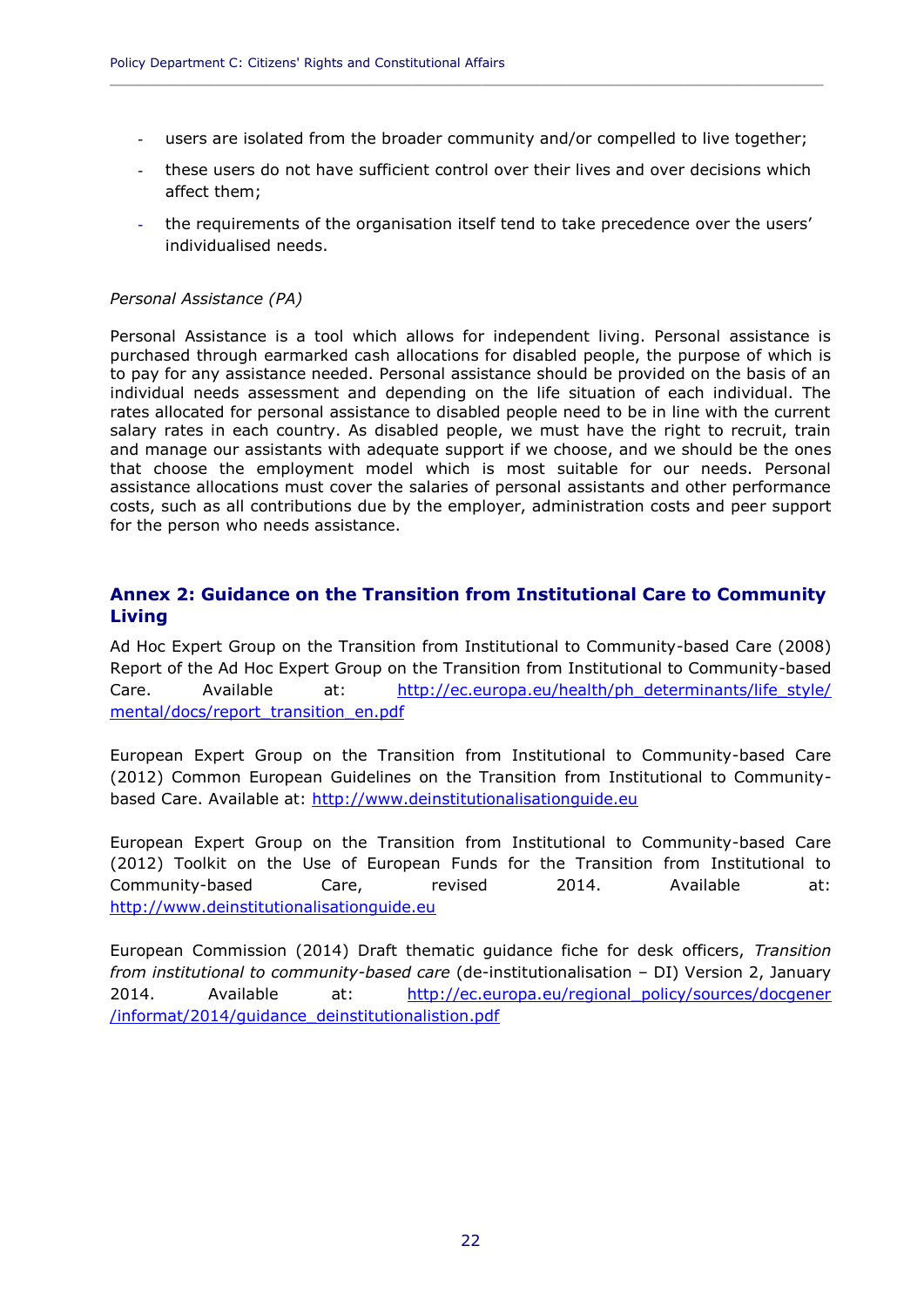$\_$  ,  $\_$  ,  $\_$  ,  $\_$  ,  $\_$  ,  $\_$  ,  $\_$  ,  $\_$  ,  $\_$  ,  $\_$  ,  $\_$  ,  $\_$  ,  $\_$  ,  $\_$  ,  $\_$  ,  $\_$  ,  $\_$  ,  $\_$  ,  $\_$  ,  $\_$  ,  $\_$  ,  $\_$  ,  $\_$  ,  $\_$  ,  $\_$  ,  $\_$  ,  $\_$  ,  $\_$  ,  $\_$  ,  $\_$  ,  $\_$  ,  $\_$  ,  $\_$  ,  $\_$  ,  $\_$  ,  $\_$  ,  $\_$  ,

#### **Annex 3: Deinstitutionalisation of Social Services in Slovakia and EU Funding: Key Publications**

#### **Deinstitutionalisation and social services in Slovakia**

Ministry of Labour, Social Affairs and the Family of the Slovak Republic (2011) Strategy on Deinstitutionalisation of the Social Services System and Foster Care in the Slovak Republic

Ministry of Labour, Social Affairs and the Family of the Slovak Republic (2011) *National Action Plan for the Transition from Institutional to Community-based Care in the Social Services System 2012–2015.* Available at: [https://www.employment.gov.sk/files/legislativa/dokumenty-zoznamy-pod/narodny-plan](https://www.employment.gov.sk/files/legislativa/dokumenty-zoznamy-pod/narodny-plan-deinstitucionalizacie_en.pdf)[deinstitucionalizacie\\_en.pdf](https://www.employment.gov.sk/files/legislativa/dokumenty-zoznamy-pod/narodny-plan-deinstitucionalizacie_en.pdf)

*National Action Plan for Children 2013-2017*. Available at: [https://www.employment.gov.sk/files/slovensky/ministerstvo/konzultacne-organy/rada](https://www.employment.gov.sk/files/slovensky/ministerstvo/konzultacne-organy/rada-vlady-sr-ludske-prava-narodnostne-mensiny-rodovu-rovnost/vybor-deti-mladez/napd-eng.pdf)[vlady-sr-ludske-prava-narodnostne-mensiny-rodovu-rovnost/vybor-deti-mladez/napd](https://www.employment.gov.sk/files/slovensky/ministerstvo/konzultacne-organy/rada-vlady-sr-ludske-prava-narodnostne-mensiny-rodovu-rovnost/vybor-deti-mladez/napd-eng.pdf)[eng.pdf](https://www.employment.gov.sk/files/slovensky/ministerstvo/konzultacne-organy/rada-vlady-sr-ludske-prava-narodnostne-mensiny-rodovu-rovnost/vybor-deti-mladez/napd-eng.pdf)

*Národný Program Rozvoja Tivotných Podmienok Osôb so Zdravotným Postihnutím na Roky 2014 – 2020* (Disability Strategy 2014-2020). Available at: [https://www.employment.gov.sk/files/slovensky/rodina-socialna-pomoc/tazke-zdravotne](https://www.employment.gov.sk/files/slovensky/rodina-socialna-pomoc/tazke-zdravotne-postihnutie/narodny-program-rozvoja-zivotnych-podmienok-osob-so-zdravotnym-postihnutim-roky-2014-2020.pdf)[postihnutie/narodny-program-rozvoja-zivotnych-podmienok-osob-so-zdravotnym](https://www.employment.gov.sk/files/slovensky/rodina-socialna-pomoc/tazke-zdravotne-postihnutie/narodny-program-rozvoja-zivotnych-podmienok-osob-so-zdravotnym-postihnutim-roky-2014-2020.pdf)[postihnutim-roky-2014-2020.pdf](https://www.employment.gov.sk/files/slovensky/rodina-socialna-pomoc/tazke-zdravotne-postihnutie/narodny-program-rozvoja-zivotnych-podmienok-osob-so-zdravotnym-postihnutim-roky-2014-2020.pdf)

Ministerstva Práce, Sociálnych Vecí a Rodiny Slovenskej Republiky (2014) *Národné Priority Rozvoja Sociálnych Služieb na Roky 2015-2020 (National Priorities for Development of Social Services for 2015-2020).* Available at: [https://www.employment.gov.sk/files/](https://www.employment.gov.sk/files/%20slovensky/rodina-socialna-pomoc/socialne-sluzby/nprss-2015-2020.pdf) [slovensky/rodina-socialna-pomoc/socialne-sluzby/nprss-2015-2020.pdf](https://www.employment.gov.sk/files/%20slovensky/rodina-socialna-pomoc/socialne-sluzby/nprss-2015-2020.pdf)

Council of Europe Commissioner for Human Rights (2015) Report by Nils Muižnieks Commissioner for Human Rights of the Council of Europe Following His Visit to The Slovak Republic from 15 to 19 June 2015, CommDH(2015)21. Available at: [https://wcd.coe.int/ViewDoc.jsp?p=&id=2363559&Site=COE&BackColorInternet=DBDCF2&](https://wcd.coe.int/ViewDoc.jsp?p=&id=2363559&Site=COE&BackColorInternet=DBDCF2&BackColorIntranet=FDC864&BackColorLogged=FDC864&direct=true) [BackColorIntranet=FDC864&BackColorLogged=FDC864&direct=true](https://wcd.coe.int/ViewDoc.jsp?p=&id=2363559&Site=COE&BackColorInternet=DBDCF2&BackColorIntranet=FDC864&BackColorLogged=FDC864&direct=true)

#### **European Structural Investment Funds (ESIFs)**

#### *Programming period 2014 - 2020*

Partnership Agreement of the Slovak Republic for the Years 2014 – 2020. Available at: [http://www.partnerskadohoda.gov.sk/data/files/108\\_partnership-agreement-of-the-sr-for](http://www.partnerskadohoda.gov.sk/data/files/108_partnership-agreement-of-the-sr-for-the-years-2014-2020_en.docx)[the-years-2014-2020\\_en.docx](http://www.partnerskadohoda.gov.sk/data/files/108_partnership-agreement-of-the-sr-for-the-years-2014-2020_en.docx)

Integrated Regional Operational Programme 2014 – 2020. Available at: <http://www.mpsr.sk/index.php?navID=1127&navID2=1127&sID=67&id=9627>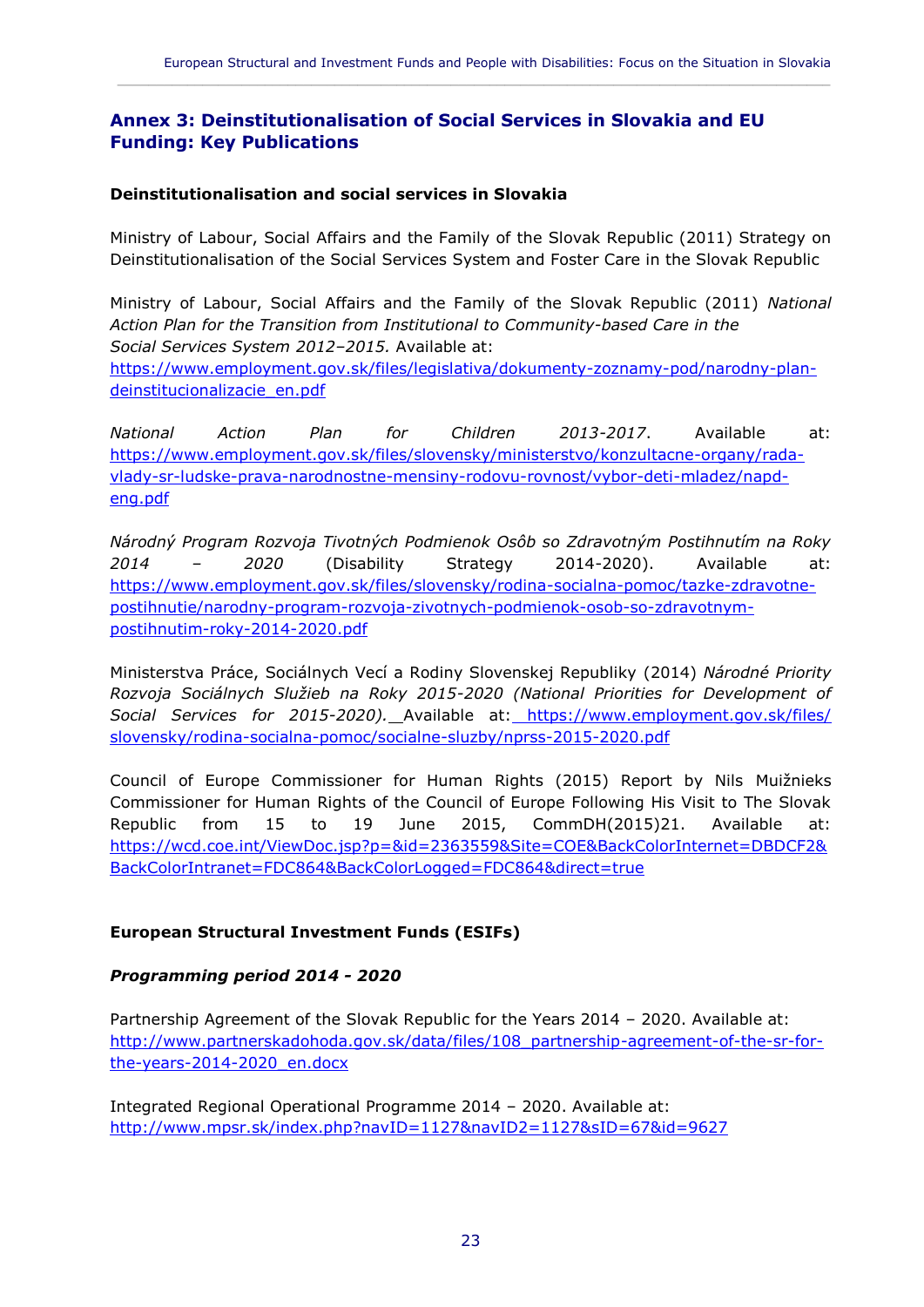Ministry of Labour, Social Affairs and the Family of the Slovak Republic *Operational Programme Human Resources for the Programming Period of 2014 – 2020.* Available at: [https://www.employment.gov.sk/files/slovensky/esf/op-ludske-zdroje/op-hr\\_en-version](https://www.employment.gov.sk/files/slovensky/esf/op-ludske-zdroje/op-hr_en-version-final.pdf)[final.pdf](https://www.employment.gov.sk/files/slovensky/esf/op-ludske-zdroje/op-hr_en-version-final.pdf)

**\_\_\_\_\_\_\_\_\_\_\_\_\_\_\_\_\_\_\_\_\_\_\_\_\_\_\_\_\_\_\_\_\_\_\_\_\_\_\_\_\_\_\_\_\_\_\_\_\_\_\_\_\_\_\_\_\_\_\_\_\_\_\_\_\_\_\_\_\_\_\_\_\_\_\_\_\_\_\_\_\_\_\_\_\_\_\_\_\_\_\_\_**

#### *Programming period 2007 - 2013*

Ministry of Labour, Social Affairs and the Family of the Slovak Republic (2007) *Operational Programme Employment and Social Inclusion.*

Ministry of Agriculture and Rural Development of the Slovak Republic, *Regional Operational*  Programme, version 1. Available at: [http://www.ropka.sk/](http://www.ropka.sk/%20download.php?FNAME=1205247367_l859.upl&ANAME=Regional%20operational%20programme%20-%20version%201%20(unofficial%20translation).zip&attachment=1) [download.php?FNAME=1205247367\\_l859.upl&ANAME=Regional%20operational%20progra](http://www.ropka.sk/%20download.php?FNAME=1205247367_l859.upl&ANAME=Regional%20operational%20programme%20-%20version%201%20(unofficial%20translation).zip&attachment=1) [mme%20-%20version%201%20\(unofficial%20translation\).zip&attachment=1](http://www.ropka.sk/%20download.php?FNAME=1205247367_l859.upl&ANAME=Regional%20operational%20programme%20-%20version%201%20(unofficial%20translation).zip&attachment=1)

Ministry of Agriculture and Rural Development of the Slovak Republic *Regional Operational Programme*, version 2. Available at: [http://www.ropka.sk/download.php?](http://www.ropka.sk/download.php?%20FNAME=1312783783.upl&ANAME=Regional_Operational_Programme_version_2_unofficial_translation.zip&attachment=1) [FNAME=1312783783.upl&ANAME=Regional\\_Operational\\_Programme\\_version\\_2\\_unofficial\\_](http://www.ropka.sk/download.php?%20FNAME=1312783783.upl&ANAME=Regional_Operational_Programme_version_2_unofficial_translation.zip&attachment=1) [translation.zip&attachment=1](http://www.ropka.sk/download.php?%20FNAME=1312783783.upl&ANAME=Regional_Operational_Programme_version_2_unofficial_translation.zip&attachment=1)

'Podpora procesu deinštitucionalizácie a transformácie systému sociálnych služieb' (Project 'Supporting the process of deinstitutionalisation and transformation of social services'). Available at: [https://www.ia.gov.sk/data/files/np\\_di/Dokumenty/OPIS\\_projektu](https://www.ia.gov.sk/data/files/np_di/Dokumenty/OPIS_projektu%20_DI__zmena_c._7_zapracovane_zmeny.docx) DI zmena c. 7 zapracovane zmeny.docx

Ministerstva práce, sociálnych vecí a rodiny Slovenskej republiky (2015) Záverečná hodnotiaca správa Národný projekt: Podpora procesu deinštitucionalizácie a transformácie systému sociálnych služieb (Final evaluation of Project 'Supporting the process of deinstitutionalisation and transformation of social services'). Available at: [https://www.ia.gov.sk/data/files/np\\_di/publikacie/Zaverecna\\_hodnotiaca\\_sprava.pdf](https://www.ia.gov.sk/data/files/np_di/publikacie/Zaverecna_hodnotiaca_sprava.pdf)

#### **Reports on community-based services and ESIFs in Slovakia**

Ďurana, R., Duháčková, J., Betinský, J. and Burajová, B. (2013) *Monitoring the Absorption of Structural Funds in the Area of Social Services during the Period 2007-2014*. Available at: [www.iness.sk/media/file/pdf/MonitoringINESSen.pdf](http://www.iness.sk/media/file/pdf/MonitoringINESSen.pdf)

Holúbková, S. and Ďurana, R. (2011) *Courage to Provide New Social Services.* Available at: [http://www.iness.sk/media/file/pdf/INESS\\_Courage\\_Provide\\_New\\_Social\\_Services.pdf](http://www.iness.sk/media/file/pdf/INESS_Courage_Provide_New_Social_Services.pdf)